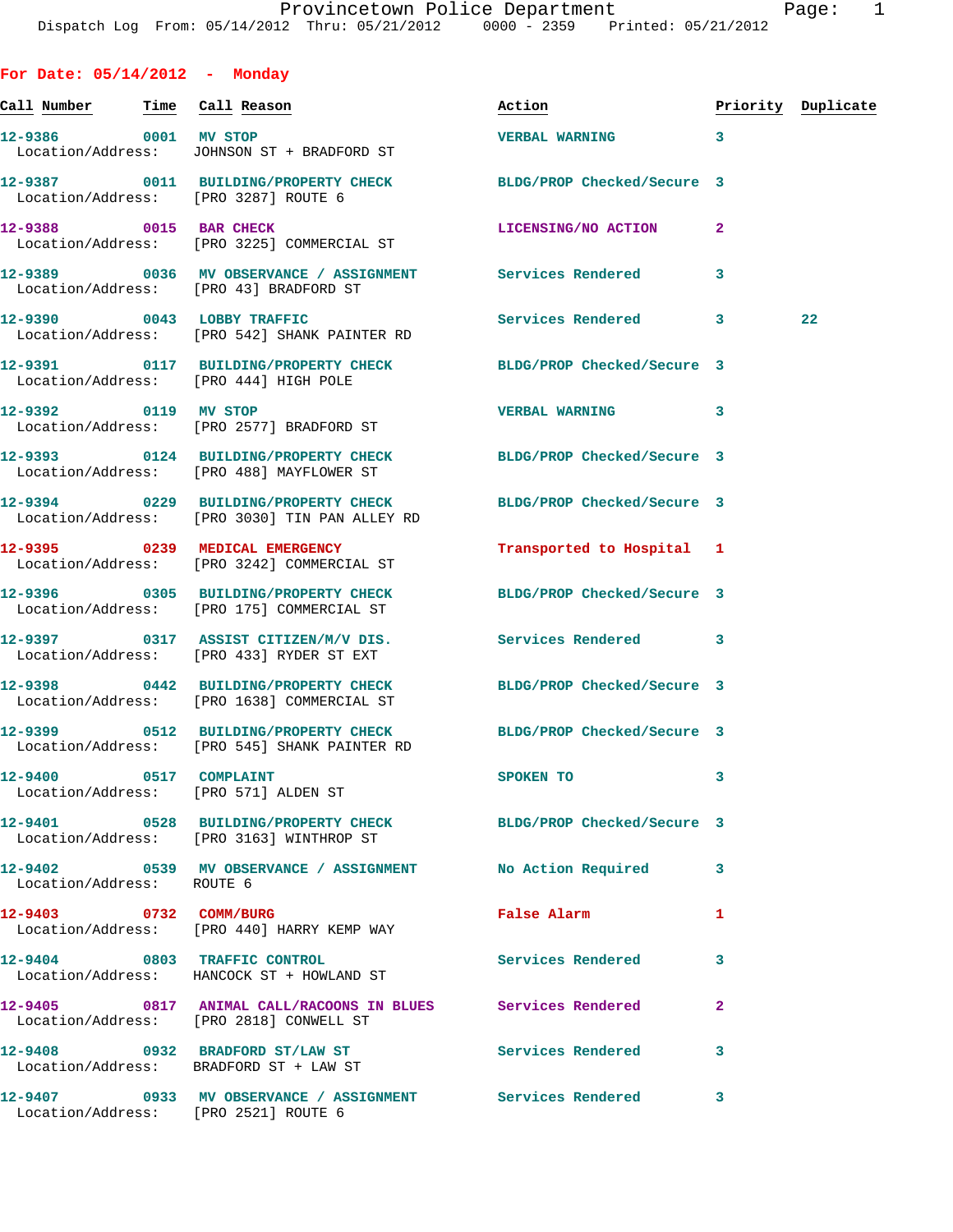|                                       | Provincetown Police Department<br>Dispatch Log From: 05/14/2012 Thru: 05/21/2012 0000 - 2359 Printed: 05/21/2012 |                                             |              | Page: 2 |  |
|---------------------------------------|------------------------------------------------------------------------------------------------------------------|---------------------------------------------|--------------|---------|--|
| Location/Address: [PRO 2513] ROUTE 6  | 12-9409 1039 LOST LEXUS KEYS 12-9409 Services Rendered 3                                                         |                                             |              |         |  |
| Location/Address: [PRO 2519] ROUTE 6  | 12-9410 1053 MV COMPLAINT                                                                                        | Services Rendered 2                         |              |         |  |
|                                       | 12-9411 1058 BUILDING/PROPERTY CHECK BLDG/PROP Checked/Secure 3<br>Location/Address: [PRO 2483] COMMERCIAL ST    |                                             |              |         |  |
|                                       | 12-9412 1111 ALARM WORK<br>Location/Address: [PRO 3671] COMMERCIAL ST                                            | No Action Required 1                        |              |         |  |
| 12-9413 1134 MV STOP                  | Location/Address: [PRO 2513] ROUTE 6                                                                             | Citation/Warning Issued 3                   |              |         |  |
|                                       | 12-9414 1212 BUILDING/PROPERTY CHECK BLDG/PROP Checked/Secure 3<br>Location/Address: [PRO 2206] COMMERCIAL ST    |                                             |              |         |  |
|                                       | 12-9415 1219 BUILDING/PROPERTY CHECK BLDG/PROP Checked/Secure 3<br>Location/Address: [PRO 564] BAYBERRY          |                                             |              |         |  |
|                                       | 12-9416 1220 COMPLAINT/FLIES IN HOUSE Services Rendered 3<br>Location/Address: [PRO 761] BRADFORD ST             |                                             |              |         |  |
|                                       | 12-9417 1223 PARK, WALK & TALK 1988 Services Rendered 2<br>Location/Address: [PRO 228] COMMERCIAL ST             |                                             |              |         |  |
| Location/Address: [PRO 780] BROWNE ST | 12-9418 1311 COMPLAINT/COUCH NEXT TO DUMPST Services Rendered                                                    |                                             | 3            |         |  |
|                                       | 12-9419 1359 MV OBSERVANCE / ASSIGNMENT Services Rendered 3<br>Location/Address: [PRO 1645] HARRY KEMP           |                                             |              |         |  |
|                                       | 12-9420 1415 ASSIST AGENCY / UHAUL TRUCK Services Rendered<br>Location/Address: [PRO 662] COMMERCIAL ST          |                                             | $\mathbf{3}$ |         |  |
| 12-9421 1423 MV STOP                  | Location/Address: BREWSTER ST + HARRY KEMP WAY                                                                   | <b>VERBAL WARNING</b>                       | 3            |         |  |
| Location/Address: BRADFORD ST         | 12-9422 1534 ANIMAL CALL                                                                                         | No Action Required 2                        |              | 8       |  |
| 12-9423 1540 SUDDEN DEATH             | Location/Address: [PRO 3701] BRADFORD ST EXT                                                                     | Services Rendered 1                         |              |         |  |
|                                       | 12-9424 1548 ALARM - GENERAL<br>Location/Address: [PRO 440] HARRY KEMP WAY                                       | False Alarm <b>Exercise Service Service</b> | $\mathbf{1}$ |         |  |
|                                       | 12-9425 1554 ANIMAL CALL/COMPLAINT<br>Location/Address: [PRO 542] SHANK PAINTER RD                               | No Action Required 2                        |              |         |  |
| 12-9426 2015 MV STOP                  | Location/Address: STANDISH ST + COMMERCIAL ST                                                                    | <b>VERBAL WARNING</b>                       | 3            |         |  |
| 12-9428 2040 HARASSMENT ORDER         | Location/Address: [PRO 1215] COMMERCIAL ST                                                                       | SPOKEN TO                                   | $\mathbf{2}$ |         |  |
|                                       | 12-9427 2056 BUILDING/PROPERTY CHECK BLDG/PROP Checked/Secure 3<br>Location/Address: [PRO 16] BRADFORD ST        |                                             |              |         |  |
| 12-9429 2106 FOLLOW UP                | Location/Address: CONANT ST + COMMERCIAL ST                                                                      | SPOKEN TO DESCRIPTION OF REAL PROPERTY.     | $\mathbf{2}$ |         |  |
|                                       | 12-9430 2121 BUILDING/PROPERTY CHECK BLDG/PROP Checked/Secure 3<br>Location/Address: [PRO 519] RACE POINT RD     |                                             |              |         |  |
| Location: BREAKWATER                  | 12-9431 2133 BOAT/HARBORMASTER/CANOE Could Not Locate                                                            |                                             | $\mathbf{2}$ |         |  |
|                                       | 12-9433 2145 LOST/FOUND PROPERTY<br>Location/Address: [PRO 221] COMMERCIAL ST                                    | Services Rendered 3                         |              |         |  |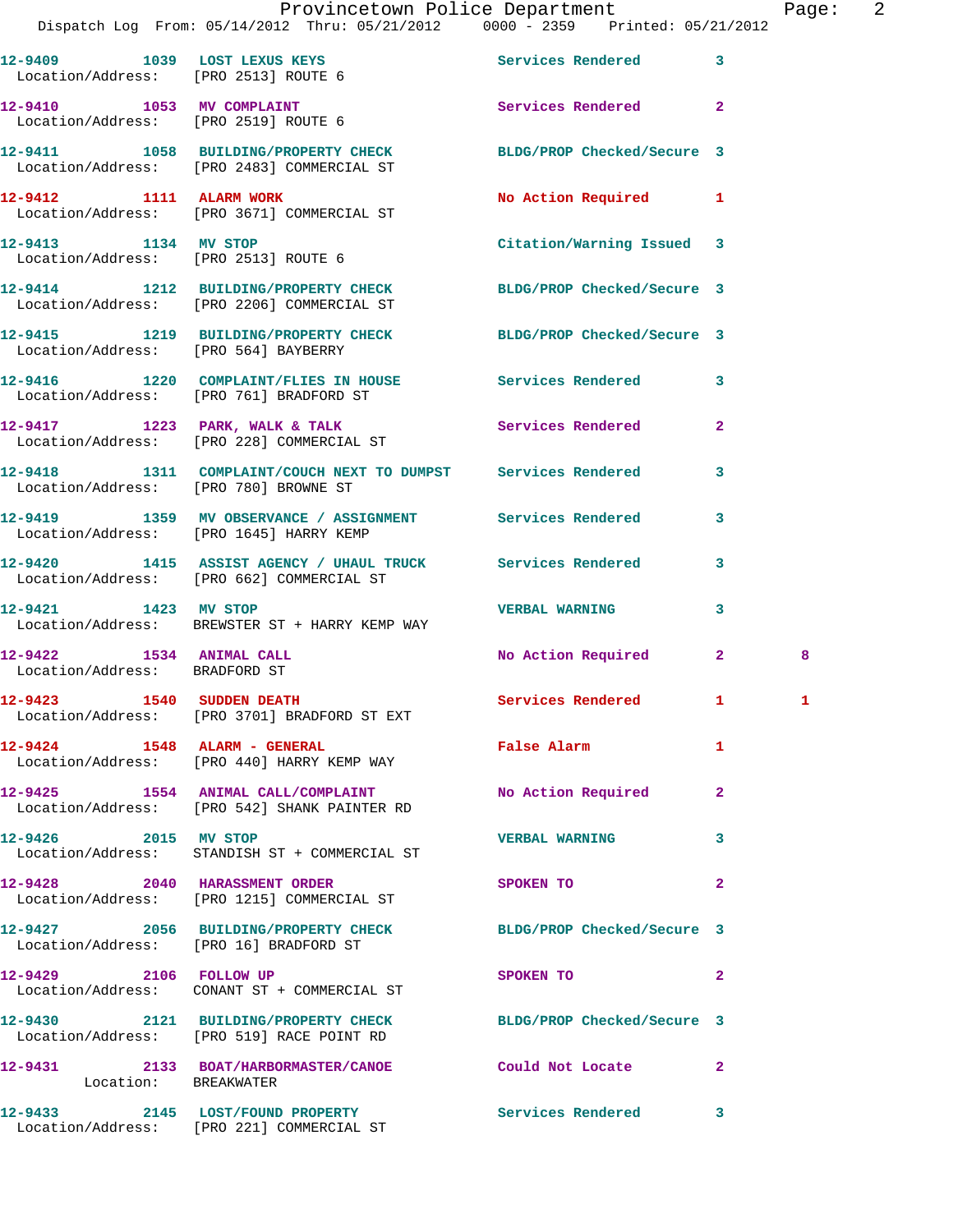|                                  | 12-9432 2150 BUILDING/PROPERTY CHECK BLDG/PROP Checked/Secure 3<br>Location/Address: [PRO 175] COMMERCIAL ST    |                             |              |
|----------------------------------|-----------------------------------------------------------------------------------------------------------------|-----------------------------|--------------|
|                                  | 12-9434 2208 FOLLOW UP<br>Location/Address: [PRO 539] SHANK PAINTER RD                                          | No Action Required 2        |              |
| 12-9435 2208 MV STOP             | Location/Address: CARVER ST + BRADFORD ST                                                                       | VERBAL WARNING 3            |              |
|                                  | 12-9436 2312 BUILDING/PROPERTY CHECK BLDG/PROP Checked/Secure 3<br>Location/Address: [PRO 571] ALDEN ST         |                             |              |
|                                  | 12-9437 2313 BUILDING/PROPERTY CHECK BLDG/PROP Checked/Secure 3<br>Location/Address: [PRO 306] COMMERCIAL ST    |                             |              |
| For Date: $05/15/2012$ - Tuesday |                                                                                                                 |                             |              |
| Location/Address: [TRU] SHORE    | 12-9438 0051 ASSIST AGENCY / MUTUAL AID Services Rendered 3                                                     |                             |              |
|                                  | 12-9439   0114 BUILDING/PROPERTY CHECK BLDG/PROP Checked/Secure 3<br>Location/Address: [PRO 2543] MACMILLAN     |                             |              |
|                                  | 12-9440 0145 LOBBY TRAFFIC<br>Location/Address: [PRO 542] SHANK PAINTER RD                                      | <b>Services Rendered 22</b> | 22           |
| 12-9441 0249 GENERAL INFO        |                                                                                                                 | Services Rendered 3         |              |
|                                  | 12-9442 0409 BUILDING/PROPERTY CHECK<br>Location/Address: [PRO 488] MAYFLOWER AVE                               | BLDG/PROP Checked/Secure 3  |              |
|                                  | 12-9443 0531 BUILDING/PROPERTY CHECK BLDG/PROP Checked/Secure 3<br>Location/Address: [PRO 444] HIGH POLE HILL   |                             |              |
| 12-9444 0539 MV STOP             | Location/Address: BRADFORD ST + COURT ST                                                                        | Citation/Warning Issued 3   |              |
|                                  | 12-9445 0548 MV OBSERVANCE / ASSIGNMENT No Action Required 3<br>Location/Address: [PRO 3338] SHANKPAINTER RD    |                             |              |
|                                  | Location/Address: BRADFORD ST + RYDER ST                                                                        |                             | 3            |
| 12-9447 0632 AIRCRAFT            | Location/Address: [PRO 516] RACE POINT RD                                                                       | Services Rendered           | $\mathbf{2}$ |
| 12-9448 0718 MV COMPLAINT        | Location/Address: COMMERCIAL ST + WEST VINE ST                                                                  | <b>GONE ON ARRIVAL</b>      | $\mathbf{2}$ |
|                                  | 12-9449 0724 ALARM - GENERAL<br>Location/Address: [PRO 440] HARRY KEMP WAY                                      | <b>False Alarm</b>          | 1            |
|                                  | 12-9450 0736 BUILDING/PROPERTY CHECK BLDG/PROP Checked/Secure 3<br>Location/Address: [PRO 2543] MACMILLAN WHARF |                             |              |
|                                  | 12-9451 0755 BUILDING/PROPERTY CHECK BLDG/PROP Checked/Secure 3<br>Location/Address: [PRO 3287] ROUTE 6         |                             |              |
| 12-9452 0756 FOLLOW UP           | Location/Address: [PRO 2818] CONWELL ST                                                                         | Services Rendered 2         |              |
|                                  | 12-9453 0822 BUILDING/PROPERTY CHECK BLDG/PROP Checked/Secure 3<br>Location/Address: [PRO 571] ALDEN ST         |                             |              |
|                                  | 12-9454 0827 TRAFFIC CONTROL<br>Location/Address: [PRO 2977] COMMERCIAL ST                                      | Services Rendered           | 3            |
|                                  | 12-9455 0918 ANIMAL CALL<br>Location/Address: [PRO 2977] COMMERCIAL ST                                          | Services Rendered           | $\mathbf{2}$ |
|                                  |                                                                                                                 |                             |              |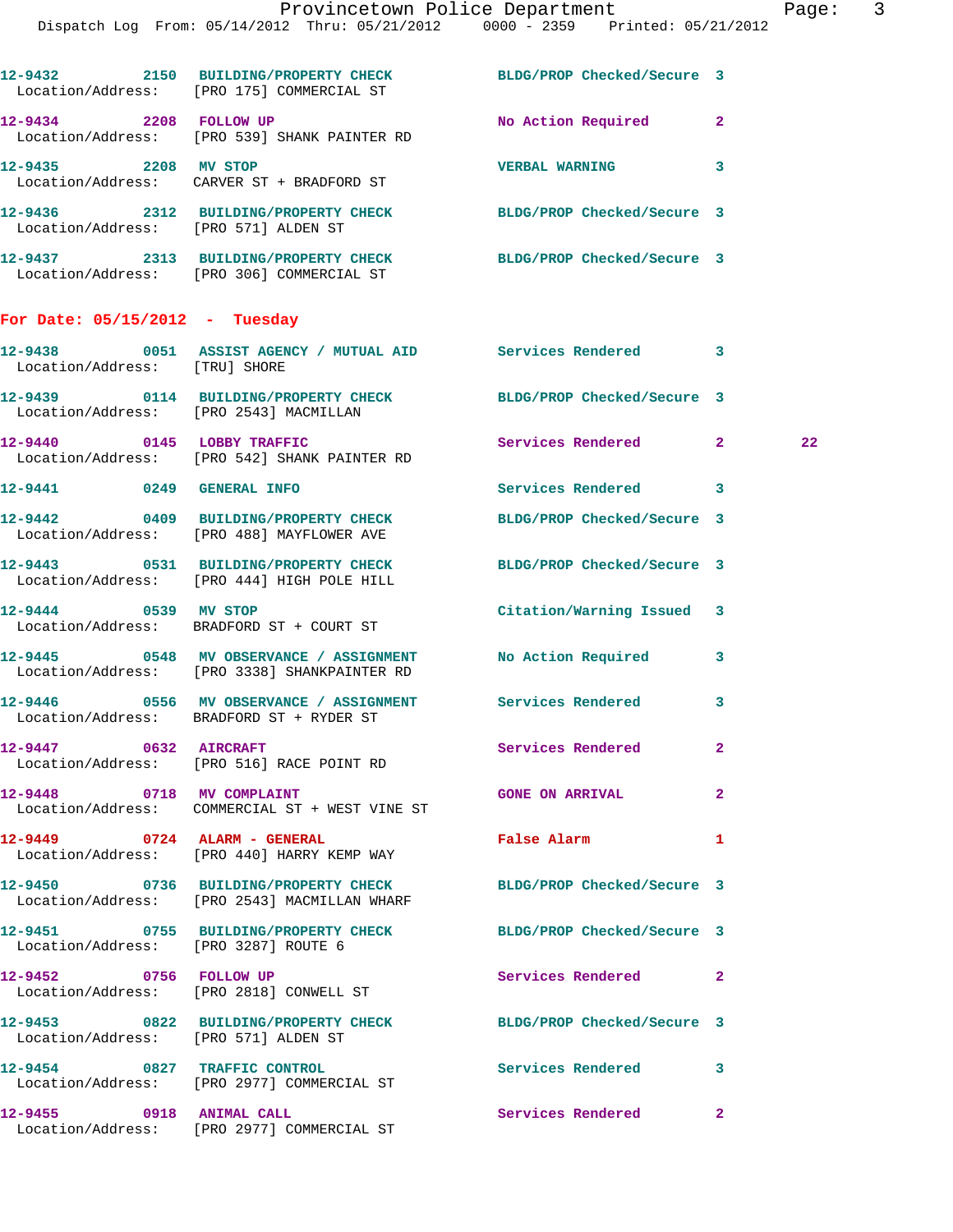|                                                   | 12-9456 1009 MV COMPLAINT <b>12-9456</b> Services Rendered 2<br>Location/Address: [PRO 129] COMMERCIAL ST |                            |              |
|---------------------------------------------------|-----------------------------------------------------------------------------------------------------------|----------------------------|--------------|
|                                                   | 12-9457 1015 TRAFFIC CONTROL<br>Location/Address: MILLER HILL RD + BRADFORD ST                            | Services Rendered          | 3            |
|                                                   | 12-9458 1018 MV OBSERVANCE / ASSIGNMENT Services Rendered<br>Location/Address: BRADFORD ST + RYDER ST     |                            | 3            |
| 12-9459 1022 MV STOP                              | Location/Address: [PRO 1898] BRADFORD ST                                                                  | <b>VERBAL WARNING</b>      | 3            |
|                                                   | 12-9460 1042 BUILDING/PROPERTY CHECK<br>Location/Address: [PRO 2543] MACMILLAN WHARF                      | BLDG/PROP Checked/Secure 3 |              |
|                                                   | 12-9461 1050 PARK, WALK & TALK<br>Location/Address: [PRO 175] COMMERCIAL ST                               | Services Rendered          | $\mathbf{2}$ |
| Location/Address: [PRO 2521] ROUTE 6              | 12-9462 1052 MV OBSERVANCE / ASSIGNMENT Services Rendered 3                                               |                            |              |
|                                                   | 12-9463 1055 FIRE SPRINKLER WORK<br>Location/Address: [PRO 3066] COMMERCIAL ST                            | <b>Services Rendered</b> 1 |              |
| Location/Address: [PRO 564] BAYBERRY              | 12-9464 1124 BUILDING/PROPERTY CHECK BLDG/PROP Checked/Secure 3                                           |                            |              |
|                                                   | 12-9465 1127 ASSIST AGENCY / MUTUAL AID Services Rendered 3<br>Location: [PRO 3672] TOWN LINE             |                            |              |
| 12-9466 1132 COMPLAINT                            | Location/Address: [PRO 105] COMMERCIAL ST                                                                 | Services Rendered 3        |              |
| Location/Address: COURT ST                        | 12-9467 1150 MEDICAL EMERGENCY                                                                            | Transported to Hospital 1  |              |
|                                                   | 12-9468 1221 ALARM - FIRE<br>Location/Address: [PRO 440] HARRY KEMP WAY                                   | False Alarm                | 1            |
| 12-9469 1305 DOG IN CAR                           | Location/Address: [PRO 3296] SHANK PAINTER RD                                                             | SPOKEN TO                  | $\mathbf{2}$ |
|                                                   | 12-9470 1414 BUILDING/PROPERTY CHECK<br>Location/Address: [PRO 3318] CEMETERY RD                          | BLDG/PROP Checked/Secure 3 |              |
| 12-9471 1414 FOLLOW UP                            | Location/Address: [PRO 2818] CONWELL ST                                                                   | Services Rendered          | $\mathbf{2}$ |
|                                                   | 12-9472 1445 FOUND PROPERTY<br>Location/Address: [PRO 3296] SHANK PAINTER RD                              | No Action Required         | 3            |
| 12-9473 1517 PARK, WALK & TALK                    | Location/Address: [PRO 216] COMMERCIAL ST                                                                 | Services Rendered          | $\mathbf{2}$ |
|                                                   | 12-9474 1556 BUILDING/PROPERTY CHECK<br>Location/Address: [PRO 2898] JEROME SMITH RD                      | BLDG/PROP Checked/Secure 3 |              |
| Location/Address: [PRO 2521] ROUTE 6              | 12-9475 1610 MV OBSERVANCE / ASSIGNMENT Services Rendered                                                 |                            | $\mathbf{3}$ |
| $12-9476$ $1614$ AIRCRAFT                         | Location/Address: [PRO 542] SHANK PAINTER RD                                                              | Services Rendered          | $\mathbf{2}$ |
| 12-9477 1616 MV STOP<br>Location/Address: ROUTE 6 |                                                                                                           | <b>VERBAL WARNING</b>      | 3            |
|                                                   | 12-9478 1624 ASSIST CITIZEN<br>Location/Address: [PRO 542] SHANK PAINTER RD                               | No Action Required         | 3            |
|                                                   | 12-9479 1757 BUILDING/PROPERTY CHECK                                                                      | BLDG/PROP Checked/Secure 3 |              |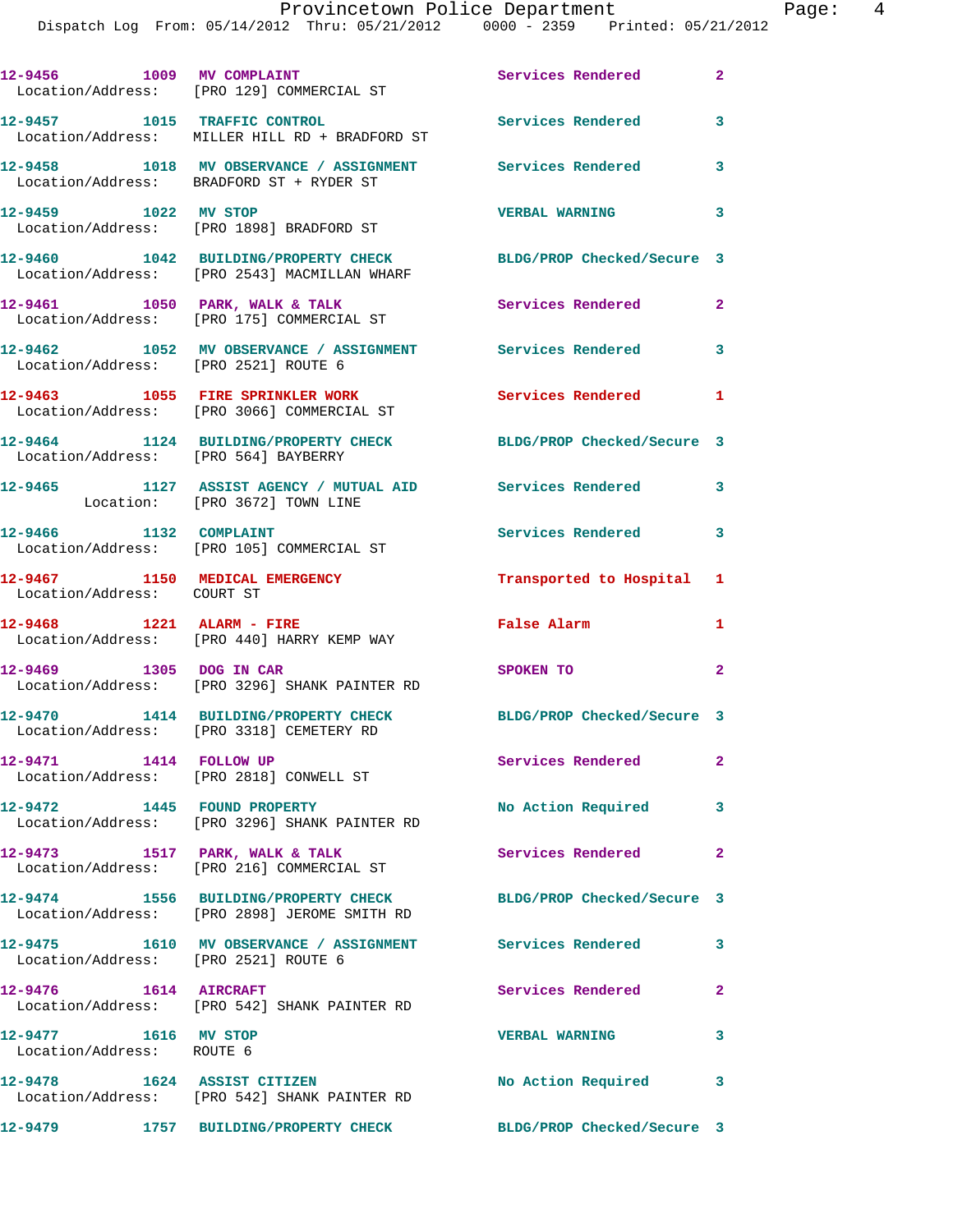|                                                          | Provincetown Police Department<br>Dispatch Log From: 05/14/2012 Thru: 05/21/2012 0000 - 2359 Printed: 05/21/2012 |                            |              |
|----------------------------------------------------------|------------------------------------------------------------------------------------------------------------------|----------------------------|--------------|
|                                                          | Location/Address: [PRO 3259] MACMILLAN                                                                           |                            |              |
|                                                          | 12-9480 1831 MV OBSERVANCE / ASSIGNMENT No Action Required<br>Location/Address: [PRO 2784] SHANKPAINTER RD       |                            | 3            |
| 12-9481 1840 MV STOP                                     | Location/Address: MONTELLO ST + BRADFORD ST                                                                      | <b>VERBAL WARNING</b>      | 3            |
| Location/Address: [PRO 444] HIGH POLE                    | 12-9482 1901 BUILDING/PROPERTY CHECK                                                                             | BLDG/PROP Checked/Secure 3 |              |
| Location/Address: [PRO 2521] ROUTE 6                     | 12-9483 1926 MV OBSERVANCE / ASSIGNMENT                                                                          | <b>No Action Required</b>  | 3            |
| 12-9484 1946 MV STOP<br>Location/Address: ROUTE 6        |                                                                                                                  | Citation/Warning Issued    | 3            |
| Location/Address: BANGS ST                               | 12-9485 2008 FOUND BIKE/RETURNED                                                                                 | No Action Required         | $\mathbf{2}$ |
|                                                          | 12-9486 2018 NOISE COMPLAINT<br>Location/Address: [PRO 3650] BRADFORD ST                                         | <b>VERBAL WARNING</b>      | 3            |
|                                                          | 12-9487 2112 BUILDING/PROPERTY CHECK<br>Location/Address: [PRO 306] COMMERCIAL ST                                | BLDG/PROP Checked/Secure 3 |              |
|                                                          | 12-9488 2116 BUILDING/PROPERTY CHECK<br>Location/Address: [PRO 2483] COMMERCIAL ST                               | Services Rendered          | 3            |
| 12-9489 2200 MV STOP<br>Location/Address: MILLER HILL RD |                                                                                                                  | <b>VERBAL WARNING</b>      | 3            |
|                                                          | 12-9490 2209 BUILDING/PROPERTY CHECK<br>Location/Address: [PRO 488] MAYFLOWER ST                                 | BLDG/PROP Checked/Secure 3 |              |
|                                                          | 12-9491 2228 BUILDING/PROPERTY CHECK<br>Location/Address: [PRO 519] RACE POINT RD                                | BLDG/PROP Checked/Secure 3 |              |
|                                                          | 12-9492 2310 MEDICAL EMERGENCY<br>Location/Address: [PRO 804] COMMERCIAL ST                                      | <b>PATIENT REFUSAL</b>     | 1            |
|                                                          | 12-9493 2334 BUILDING/PROPERTY CHECK BLDG/PROP Checked/Secure 3<br>Location/Address: [PRO 519] RACE POINT RD     |                            |              |
| For Date: $05/16/2012$ - Wednesday                       |                                                                                                                  |                            |              |
|                                                          | 12-9494 0000 ALARM - FIRE<br>Location/Address: [PRO 2901] COMMERCIAL ST                                          | Services Rendered          | 1            |
|                                                          | 12-9495 0015 BUILDING/PROPERTY CHECK<br>Location/Address: [PRO 1646] WINSLOW ST                                  | BLDG/PROP Checked/Secure 3 |              |
|                                                          | 12-9498 0020 ASSIST STATE PD/BOURNE Services Rendered<br>Location/Address: [PRO 542] SHANK PAINTER RD            |                            | 3            |
|                                                          | 12-9496 0028 ASSIST CITIZEN<br>Location/Address: [PRO 731] BRADFORD ST                                           | Services Rendered          | 3            |
|                                                          | 12-9497 0031 MV OBSERVANCE / ASSIGNMENT Services Rendered<br>Location/Address: [PRO 43] BRADFORD ST              |                            | 3            |
| Location/Address: [PRO 526] RYDER ST                     | 12-9499 			0203 BUILDING/PROPERTY CHECK BLDG/PROP Checked/Secure 3                                               |                            |              |
| Location/Address: [PRO 3287] ROUTE 6                     | 12-9500 0324 BUILDING/PROPERTY CHECK BLDG/PROP Checked/Secure 3                                                  |                            |              |

**12-9501 0506 BUILDING/PROPERTY CHECK BLDG/PROP Checked/Secure 3**  Location/Address: [PRO 2543] MACMILLAN

Page:  $5$ <br>2012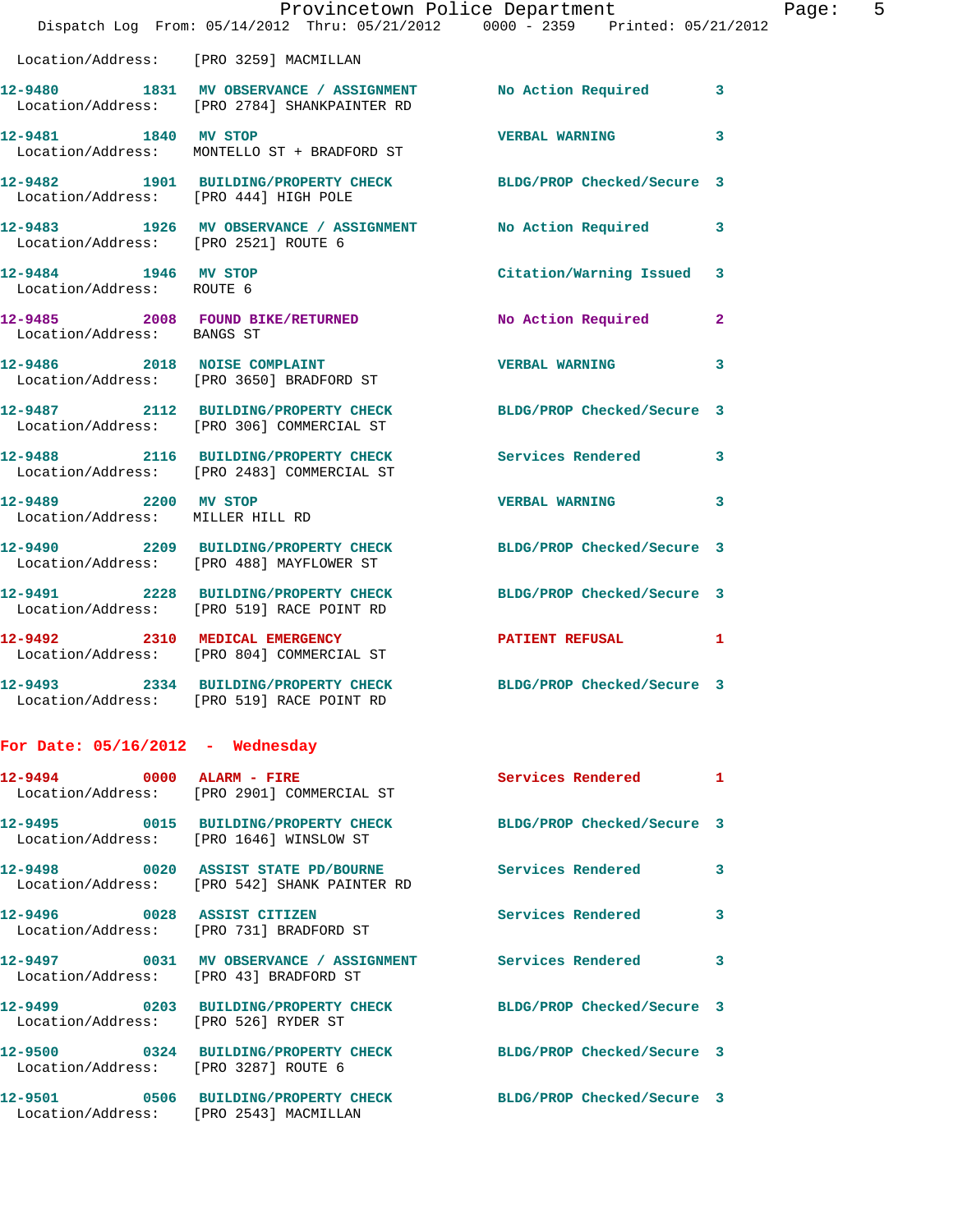|                                                                 | Provincetown Police Department<br>Dispatch Log From: 05/14/2012 Thru: 05/21/2012 0000 - 2359 Printed: 05/21/2012 |                            |              | Page: 6 |  |
|-----------------------------------------------------------------|------------------------------------------------------------------------------------------------------------------|----------------------------|--------------|---------|--|
|                                                                 | 12-9502 0523 BUILDING/PROPERTY CHECK BLDG/PROP Checked/Secure 3<br>Location/Address: [PRO 545] SHANK PAINTER RD  |                            |              |         |  |
| 12-9503 0552 FOLLOW UP<br>Refer To $P/C$ : 12-72-AR             | Location/Address: [PRO 542] SHANK PAINTER RD                                                                     | Services Rendered 2        |              |         |  |
|                                                                 | 12-9504 0629 AIRCRAFT<br>Location/Address: [PRO 516] RACE POINT RD                                               | Services Rendered          | $\mathbf{2}$ |         |  |
|                                                                 | 12-9505 0633 LOBBY TRAFFIC<br>Location/Address: [PRO 542] SHANK PAINTER RD                                       | <b>Services Rendered</b>   | $2^{\circ}$  | 24      |  |
| 12-9506 0728 MV STOP                                            | Location/Address: [PRO 539] SHANK PAINTER RD                                                                     | <b>VERBAL WARNING</b>      | 3            |         |  |
| 12-9507 0738 ALARM - GENERAL<br>Location/Address: COMMERCIAL ST |                                                                                                                  | <b>Services Rendered</b>   | $\mathbf{1}$ |         |  |
|                                                                 | 12-9508 0748 ANIMAL CALL<br>Location/Address: [PRO 729] BRADFORD ST                                              | Services Rendered 2        |              |         |  |
| Location/Address: COMMERCIAL ST                                 | 12-9509 0806 ALARM - GENERAL                                                                                     | <b>Services Rendered</b>   | 1            |         |  |
|                                                                 | 12-9510 0846 ASSIST AGENCY / MUTUAL AID Services Rendered 3<br>Location/Address: THISTLEMORE RD + BRADFORD ST    |                            |              |         |  |
|                                                                 | 12-9511 0847 ANIMAL CALL<br>Location/Address: OPPEN LN + BRADFORD ST                                             | Services Rendered          | $\mathbf{2}$ |         |  |
|                                                                 | 12-9512 0918 FOLLOW UP<br>Location/Address: [PRO 2818] CONWELL ST                                                | Services Rendered          | $\mathbf{2}$ |         |  |
|                                                                 | 12-9513 0951 BUILDING/PROPERTY CHECK BLDG/PROP Checked/Secure 3<br>Location/Address: [PRO 3318] CEMETERY RD      |                            |              |         |  |
|                                                                 | 12-9514 0952 BUILDING/PROPERTY CHECK BLDG/PROP Checked/Secure 3<br>Location/Address: [PRO 3317] CEMETERY RD      |                            |              |         |  |
|                                                                 | 12-9515 1011 BUILDING/PROPERTY CHECK<br>Location/Address: [PRO 3163] WINTHROP ST                                 | BLDG/PROP Checked/Secure 3 |              |         |  |
|                                                                 | 12-9516 1030 PARK, WALK & TALK<br>Location/Address: [PRO 285] COMMERCIAL ST                                      | Services Rendered 2        |              |         |  |
|                                                                 | 12-9517 1041 BUILDING/PROPERTY CHECK BLDG/PROP Checked/Secure 3<br>Location/Address: [PRO 564] BAYBERRY AVE      |                            |              |         |  |
| 12-9518 1103 MV STOP                                            | Location/Address: COMMERCIAL ST                                                                                  | <b>VERBAL WARNING</b>      | 3            |         |  |
|                                                                 | 12-9519 1108 LOST MEN'S WEDDING BAND Services Rendered<br>Location/Address: [PRO 542] SHANK PAINTER RD           |                            | 3            |         |  |
|                                                                 | 12-9520 1110 LOST/FOUND PROPERTY Services Rendered<br>Location/Address: [PRO 1734] HOLWAY AVE                    |                            | 3            |         |  |
|                                                                 | 12-9521 1120 MV COMPLAINT<br>Location/Address: [PRO 105] COMMERCIAL ST                                           | <b>GONE ON ARRIVAL</b>     | $\mathbf{2}$ |         |  |
| 12-9522 1122 MV STOP<br>Location/Address: SNAIL RD              |                                                                                                                  | <b>VERBAL WARNING</b>      | 3            |         |  |
|                                                                 | 12-9523 1207 SPEAK W/OFFICER<br>Location/Address: [PRO 542] SHANK PAINTER RD                                     | Services Rendered          | 3            |         |  |
| 12-9524 1209 ANIMAL CALL                                        | Location/Address: [PRO 437] FREEMAN ST                                                                           | <b>GONE ON ARRIVAL</b>     | $\mathbf{2}$ |         |  |
| 12-9525 1220 ANIMAL CALL                                        |                                                                                                                  | Services Rendered          | $\mathbf{2}$ |         |  |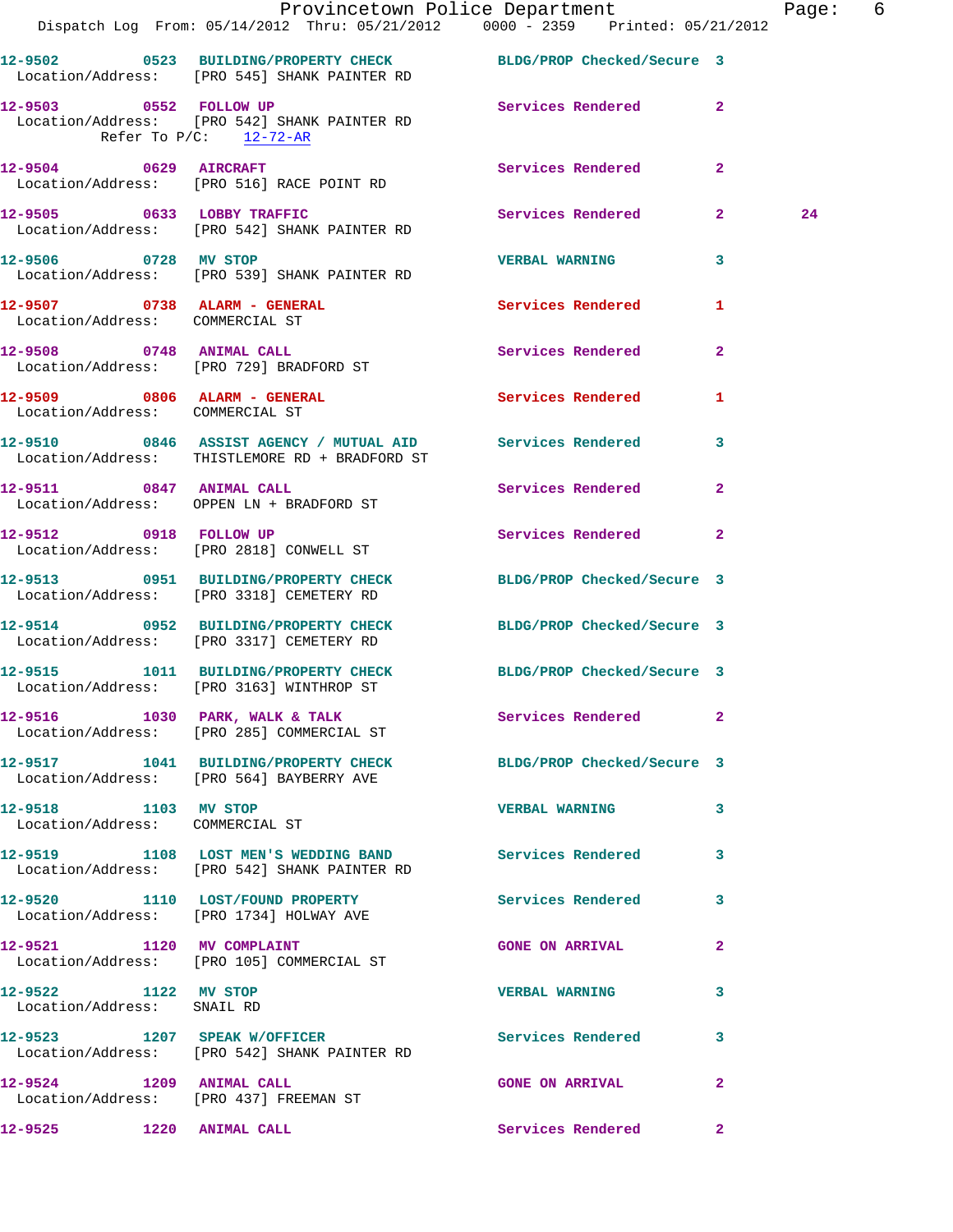|                                                              | Dispatch Log From: 05/14/2012 Thru: 05/21/2012 0000 - 2359 Printed: 05/21/2012                               | Provincetown Police Department |                | Page: 7 |  |
|--------------------------------------------------------------|--------------------------------------------------------------------------------------------------------------|--------------------------------|----------------|---------|--|
| Location/Address: CAPTAIN BERTIE RD                          |                                                                                                              |                                |                |         |  |
|                                                              | 12-9526 1239 ALARM - GENERAL<br>Location/Address: [PRO 349] COMMERCIAL ST                                    | Services Rendered 1            |                |         |  |
|                                                              | 12-9527 1258 911 MISDIAL<br>Location/Address: [PRO 3349] HARRY KEMP WAY                                      | Services Rendered 1            |                |         |  |
|                                                              | 12-9528 1333 ASSIST CITIZEN<br>Location/Address: [PRO 542] SHANK PAINTER RD                                  | Services Rendered 3            |                |         |  |
|                                                              | $12-9529$ 1341 PARK, WALK & TALK<br>Location/Address: [PRO 537] SHANK PAINTER RD                             | Services Rendered              | $\mathbf{2}$   |         |  |
|                                                              | 12-9530 1343 COMPLAINT<br>Location/Address: [PRO 933] FRANKLIN ST                                            | Services Rendered 3            |                |         |  |
|                                                              | 12-9531 1351 AIRCRAFT<br>Location/Address: [PRO 516] RACE POINT RD                                           | Services Rendered              | $\overline{2}$ |         |  |
| Location/Address: [PRO 2521] ROUTE 6                         | 12-9532 1403 ASSIST AGENCY / MUTUAL AID Services Rendered 3                                                  |                                |                |         |  |
|                                                              | 12-9533 1409 SQUIRREL IN ATTIC<br>Location/Address: [PRO 408] CONWELL ST                                     | Services Rendered              | $\mathbf{2}$   |         |  |
|                                                              | 12-9534 1415 LOST DARK BLUE WALLET Services Rendered 3<br>Location/Address: [PRO 542] SHANK PAINTER RD       |                                |                |         |  |
| 12-9535 1418 FOLLOW UP<br>Location/Address: BRADFORD ST      |                                                                                                              | Services Rendered              | $\mathbf{2}$   |         |  |
|                                                              | 12-9536 1423 MV COMPLAINT<br>Location/Address: [PRO 105] COMMERCIAL ST                                       | Services Rendered              | $\mathbf{2}$   |         |  |
|                                                              | 12-9537 1513 PARK, WALK & TALK<br>Location/Address: [PRO 440] HARRY KEMP WAY                                 | Services Rendered              | $\mathbf{2}$   |         |  |
|                                                              | 12-9538 1513 BUILDING/PROPERTY CHECK BLDG/PROP Checked/Secure 3<br>Location/Address: [PRO 175] COMMERCIAL ST |                                |                |         |  |
| 12-9539 1523 INJURED DUCK                                    | Location/Address: [PRO 3430] COMMERCIAL ST                                                                   | Services Rendered 2            |                |         |  |
|                                                              | 12-9540 1523 MV OBSERVANCE / ASSIGNMENT Services Rendered 3<br>Location: JEROME SMITH PARKING LOT            |                                |                |         |  |
|                                                              | 12-9541 1529 MV OBSERVANCE / ASSIGNMENT Services Rendered 3<br>Location/Address: [PRO 2512] JEROME SMITH RD  |                                |                |         |  |
| Location/Address: [PRO 2521] ROUTE 6                         | 12-9542 1530 MV OBSERVANCE / ASSIGNMENT Services Rendered 3                                                  |                                |                | 1       |  |
| Location/Address: [PRO 564] BAYBERRY                         | 12-9543 1548 BUILDING/PROPERTY CHECK BLDG/PROP Checked/Secure 3                                              |                                |                |         |  |
| 12-9544 1548 MV STOP                                         | Location/Address: SNAIL RD + ROUTE 6                                                                         | VERBAL WARNING 3               |                |         |  |
|                                                              | 12-9545 1610 BUILDING/PROPERTY CHECK BLDG/PROP Checked/Secure 3<br>Location/Address: [PRO 3163] WINTHROP ST  |                                |                |         |  |
| Location/Address: [PRO 2513] ROUTE 6                         | 12-9546 1617 MV OBSERVANCE / ASSIGNMENT No Action Required 3                                                 |                                |                |         |  |
| 12-9547 1631 MV STOP<br>Location/Address: SNAIL RD + ROUTE 6 |                                                                                                              | VERBAL WARNING 3               |                |         |  |
|                                                              | 12-9548 1730 BUILDING/PROPERTY CHECK BLDG/PROP Checked/Secure 3                                              |                                |                |         |  |

Location/Address: [PRO 3297] STANDISH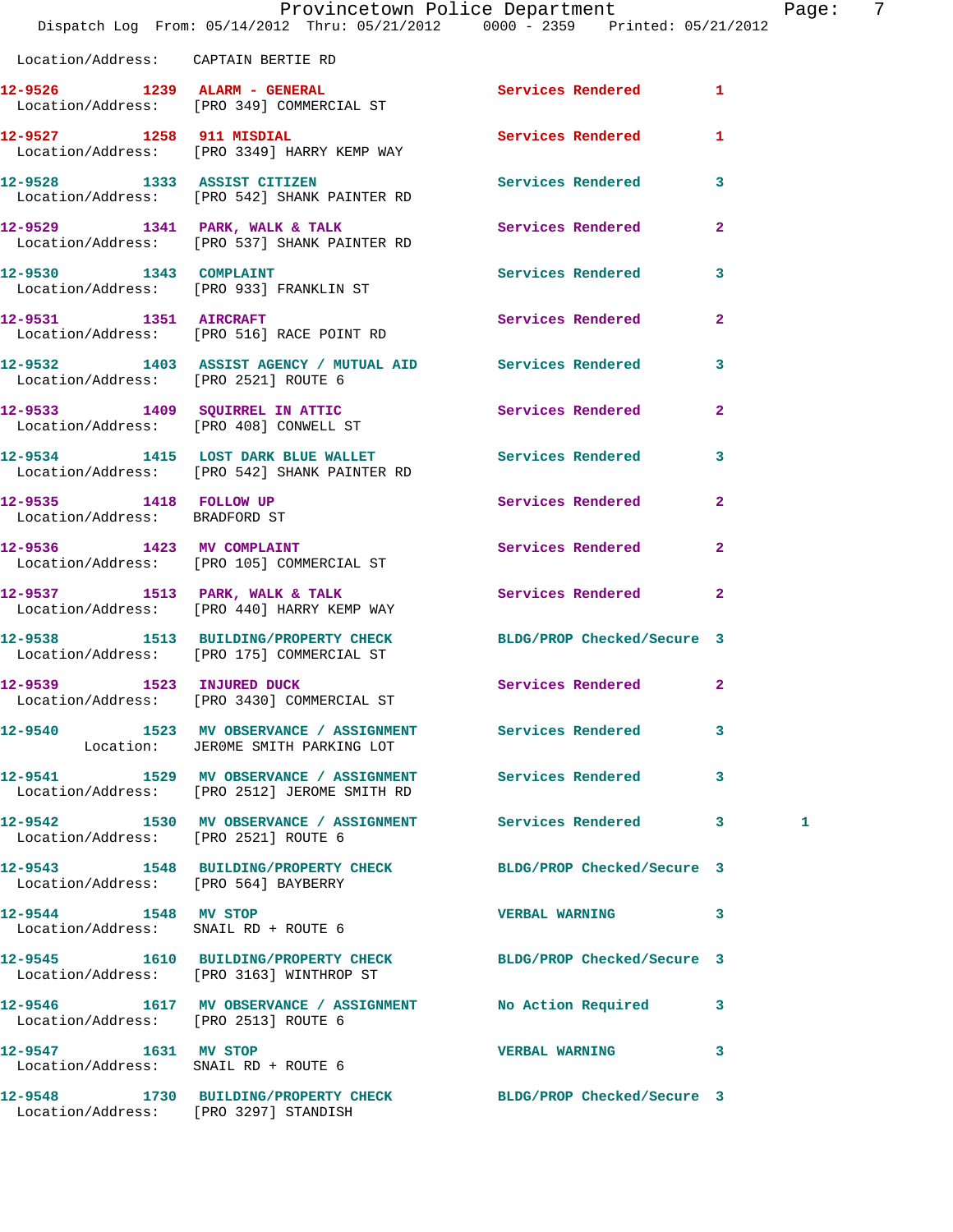|                                                                  | Provincetown Police Department The Page:<br>Dispatch Log From: 05/14/2012 Thru: 05/21/2012 0000 - 2359 Printed: 05/21/2012 |                     |                         |    | 8 |
|------------------------------------------------------------------|----------------------------------------------------------------------------------------------------------------------------|---------------------|-------------------------|----|---|
|                                                                  | 12-9549 1753 BUILDING/PROPERTY CHECK BLDG/PROP Checked/Secure 3<br>Location/Address: [PRO 175] COMMERCIAL ST               |                     |                         |    |   |
|                                                                  | 12-9550 1759 MISSING PERSON<br>Location/Address: [PRO 506] PEARL ST                                                        | Services Rendered 1 |                         |    |   |
|                                                                  | 12-9551 1808 MV STOP<br>Location/Address: HOWLAND ST + HARRY KEMP WAY                                                      | VERBAL WARNING 3    |                         |    |   |
| Location/Address: HARRY KEMP WAY                                 | 12-9552 1856 FOUND HUSKY/RETURNED Services Rendered 2                                                                      |                     |                         |    |   |
|                                                                  | 12-9553 1912 MEDICAL EMERGENCY Transported to Hospital 1<br>Location/Address: [PRO 3222] ALDEN ST                          |                     |                         |    |   |
|                                                                  | 12-9554 1920 MV STOP<br>Location: [PRO 3431] LOPES SQUARE                                                                  | VERBAL WARNING 3    |                         |    |   |
|                                                                  | 12-9555 1927 DISORDERLY Could Not Locate 2<br>Location/Address: [PRO 43] BRADFORD ST                                       |                     |                         |    |   |
|                                                                  | 12-9556 1947 MV OBSERVANCE / ASSIGNMENT Services Rendered 3<br>Location/Address: [PRO 2521] ROUTE 6                        |                     |                         |    |   |
|                                                                  | 12-9557 1952 FIRE, STRUCTURE 2008 Extinguished 1<br>Location/Address: [PRO 129] COMMERCIAL ST                              |                     |                         |    |   |
|                                                                  | 12-9558 2144 BUILDING/PROPERTY CHECK BLDG/PROP Checked/Secure 3<br>Location/Address: [PRO 2543] MACMILLAN                  |                     |                         |    |   |
|                                                                  | 12-9559 2207 DOG OFF LEASH<br>Location/Address: [PRO 2483] COMMERCIAL ST                                                   | Could Not Locate 2  |                         |    |   |
|                                                                  | 12-9560 2255 BUILDING/PROPERTY CHECK Services Rendered 3<br>Location/Address: [PRO 3259] MACMILLAN                         |                     |                         |    |   |
|                                                                  | 12-9561 2302 BAR CHECK<br>Location/Address: [PRO 2737] COMMERCIAL ST                                                       | Services Rendered 2 |                         |    |   |
|                                                                  | 12-9562 2307 MV OBSERVANCE / ASSIGNMENT Services Rendered<br>Location/Address: [PRO 2577] BRADFORD ST                      |                     | 3                       |    |   |
| 12-9563 2340 LOBBY TRAFFIC                                       | Location/Address: [PRO 542] SHANK PAINTER RD                                                                               | Services Rendered 2 |                         | 29 |   |
| For Date: $05/17/2012$ - Thursday                                |                                                                                                                            |                     |                         |    |   |
|                                                                  | 12-9564 0015 BUILDING/PROPERTY CHECK Services Rendered<br>Location/Address: [PRO 440] HARRY KEMP WAY                       |                     | $\overline{\mathbf{3}}$ |    |   |
| 12-9565 0027 911 GENERAL                                         | Location/Address: [PRO 2737] COMMERCIAL ST                                                                                 | Services Rendered 1 |                         |    |   |
| 12-9566 0210 ANIMAL CALL<br>Location/Address: [PRO 453] KILEY CT |                                                                                                                            | Services Rendered   | $\mathbf{2}$            |    |   |
| Location/Address: [PRO 444] HIGH POLE                            | 12-9567 0544 BUILDING/PROPERTY CHECK Services Rendered 3                                                                   |                     |                         |    |   |
| 12-9568 0655 TIRES SLASHED<br>Location/Address: COMMERCIAL ST    |                                                                                                                            | Services Rendered   | 1                       |    |   |
| 12-9569 0702 MV STOP                                             | Location/Address: [PRO 3433] BRADFORD ST                                                                                   | VERBAL WARNING 3    |                         |    |   |
| 12-9570 0711 ALARM - GENERAL<br>Location/Address: COMMERCIAL ST  |                                                                                                                            | Services Rendered   | 1                       |    |   |

Location/Address: [PRO 2483] COMMERCIAL ST

**12-9571 0735 BUILDING/PROPERTY CHECK BLDG/PROP Checked/Secure 3**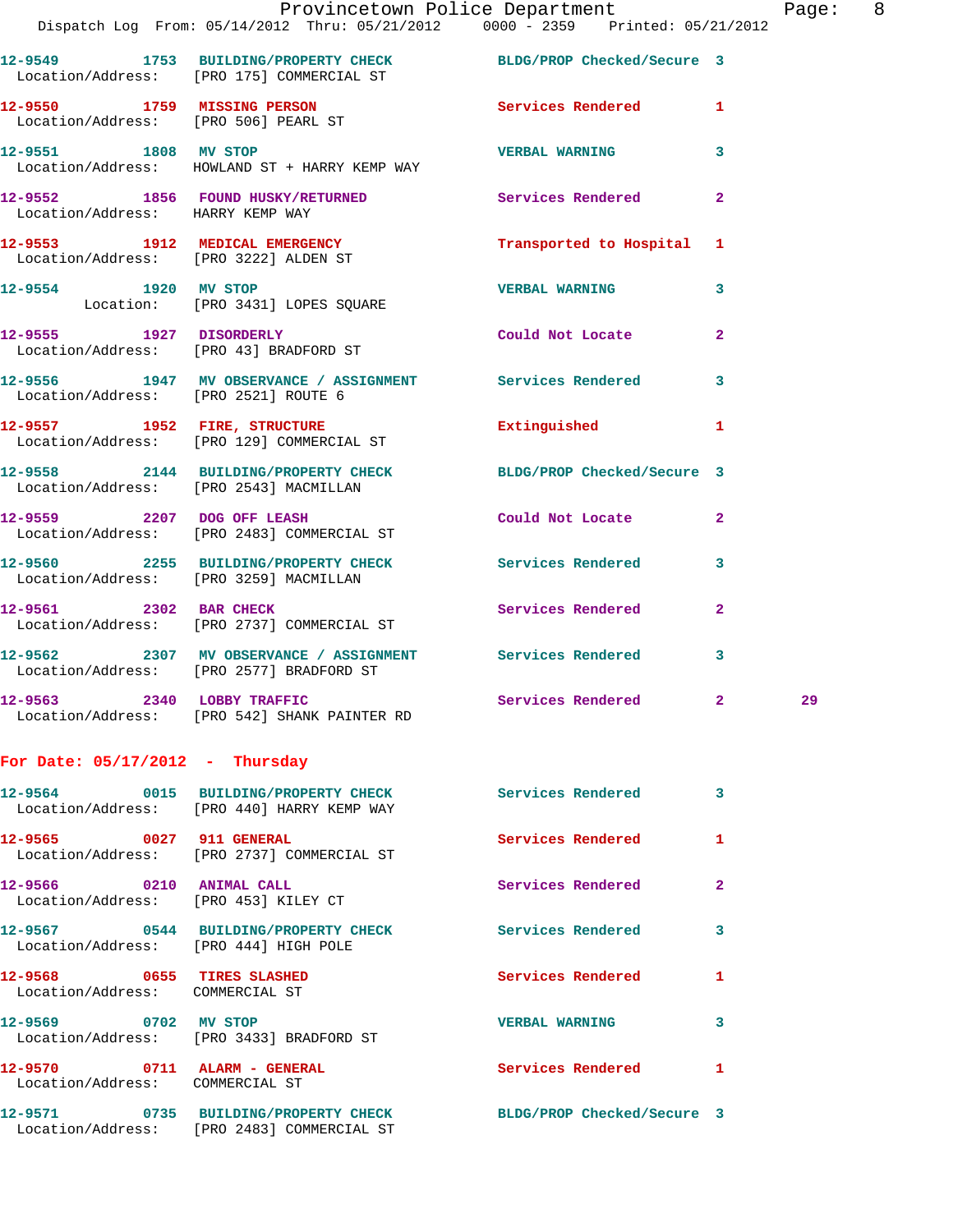|                                                                       | 12-9572 0814 BUILDING/PROPERTY CHECK<br>Location/Address: [PRO 2500] COMMERCIAL ST     | BLDG/PROP Checked/Secure 3 |                            |
|-----------------------------------------------------------------------|----------------------------------------------------------------------------------------|----------------------------|----------------------------|
|                                                                       | 12-9573 0817 BUILDING/PROPERTY CHECK<br>Location/Address: [PRO 2206] COMMERCIAL ST     | BLDG/PROP Checked/Secure 3 |                            |
| Location/Address: [PRO 3287] ROUTE 6                                  | 12-9574 0833 BUILDING/PROPERTY CHECK                                                   | BLDG/PROP Checked/Secure 3 |                            |
|                                                                       | 12-9575 0839 SPRINKLER WORK<br>Location/Address: [PRO 399] COMMERCIAL ST               | Services Rendered 1        |                            |
| Location/Address: COMMERCIAL ST                                       | 12-9603 0847 SUSPICIOUS ACTIVITY                                                       | No Action Required 2       |                            |
| Location/Address: [PRO 571] ALDEN ST                                  | 12-9576 0856 BUILDING/PROPERTY CHECK BLDG/PROP Checked/Secure 3                        |                            |                            |
| 12-9577 0902 FOLLOW UP                                                | Location/Address: [PRO 2818] CONWELL ST                                                | Services Rendered 2        |                            |
|                                                                       | 12-9578 0903 ALARM - SMOKE<br>Location/Address: [PRO 1218] COMMERCIAL ST               | <b>False Alarm</b>         | $\mathbf{1}$               |
|                                                                       | 12-9579 0912 BUILDING/PROPERTY CHECK<br>Location/Address: [PRO 3317] CEMETERY RD       | BLDG/PROP Checked/Secure 3 |                            |
|                                                                       | 12-9580      0927  BUILDING/PROPERTY CHECK<br>Location/Address:   [PRO 3259] MACMILLAN | BLDG/PROP Checked/Secure 3 |                            |
| 12-9581 0931 ANIMAL CALL                                              | Location/Address: [PRO 408] CONWELL ST                                                 | Services Rendered          | $\mathbf{2}$               |
| Location/Address: ALLERTON ST                                         | 12-9582 0940 ASSIST AGENCY / MUTUAL AID Services Rendered                              |                            | 3                          |
| 12-9583 0946 MV STOP<br>Location/Address: [PRO 2513] ROUTE 6          |                                                                                        | <b>VERBAL WARNING</b>      | 3                          |
| 12-9584 0949 MV STOP<br>Location/Address: [PRO 2518] ROUTE 6          |                                                                                        | <b>VERBAL WARNING</b>      | 3                          |
|                                                                       | $12-9585$ 0951 PARK, WALK & TALK<br>Location/Address: [PRO 526] RYDER ST EXT           | <b>Services Rendered</b>   | $\mathbf{2}$               |
| 12-9586 1002 ALARM - GENERAL<br>Location/Address: COMMERCIAL ST       |                                                                                        | False Alarm                | $\mathbf{1}$               |
|                                                                       | 12-9587 1009 SPRINKLER WORK<br>Location/Address: [PRO 3671] COMMERCIAL ST              | Services Rendered 1        |                            |
| 12-9588 1021 BIKE GENERAL                                             | Location/Address: [PRO 3446] COMMERCIAL ST                                             | Services Rendered          | $\mathbf{2}$               |
|                                                                       | 12-9589 1035 BUILDING/PROPERTY CHECK<br>Location/Address: [PRO 3318] CEMETERY RD       | BLDG/PROP Checked/Secure 3 |                            |
| 12-9590 1105 NO POWER                                                 | Location/Address: [PRO 1392] LOVETTS CT                                                | Services Rendered          | 3                          |
| 12-9591 1112 MEDICAL EMERGENCY                                        | Location/Address: [PRO 1892] SHANK PAINTER RD                                          | <b>PATIENT REFUSAL</b>     | 1                          |
|                                                                       | 12-9592 1114 MEDICAL EMERGENCY<br>Location/Address: [PRO 440] HARRY KEMP WAY           | Transported to Hospital 1  |                            |
| 12-9593 1121 ASSIST CITIZEN<br>Location/Address: [PRO 606] CONWELL ST |                                                                                        | Services Rendered          | 3                          |
| 12-9594                                                               | 1136 REMOVE LOCK BOX                                                                   | Services Rendered          | $\overline{\phantom{a}}$ 3 |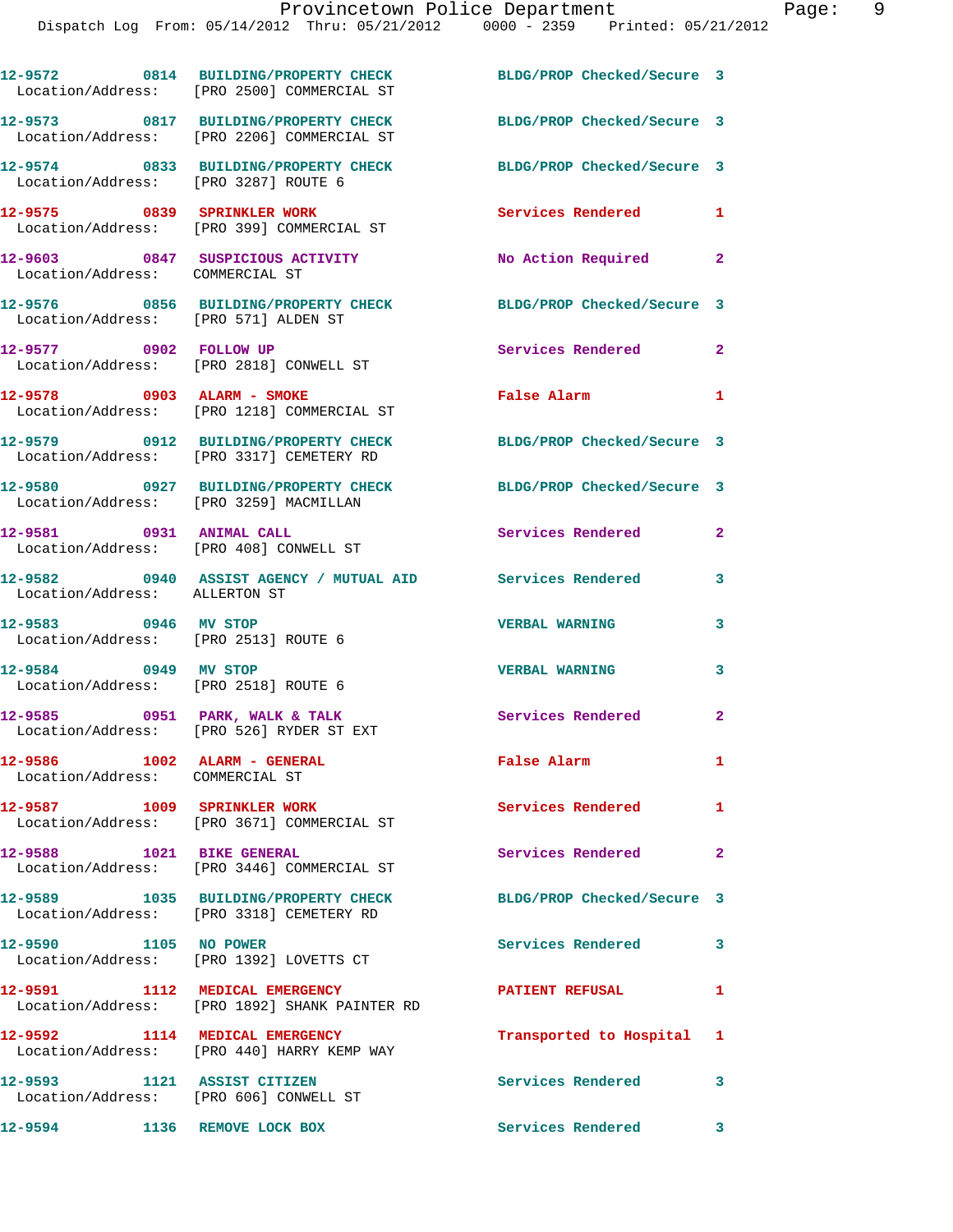|                                                          | Provincetown Police Department<br>Dispatch Log From: 05/14/2012 Thru: 05/21/2012 0000 - 2359 Printed: 05/21/2012 |                            |                         | Ρa |
|----------------------------------------------------------|------------------------------------------------------------------------------------------------------------------|----------------------------|-------------------------|----|
|                                                          | Location/Address: [PRO 395] COMMERCIAL ST                                                                        |                            |                         |    |
|                                                          | 12-9595 1147 AIRCRAFT<br>Location/Address: [PRO 516] RACE POINT RD                                               | Services Rendered          | $\mathbf{2}$            |    |
|                                                          | 12-9596 1209 BAT IN GARAGE<br>Location/Address: [PRO 2769] TIN PAN ALLEY RD                                      | <b>GONE ON ARRIVAL</b>     | $\overline{\mathbf{2}}$ |    |
|                                                          | 12-9597 1223 MOTHER AND BABY POSSUMS<br>Location/Address: [PRO 3333] COMMERCIAL ST                               | Services Rendered          | $\overline{\mathbf{2}}$ |    |
|                                                          | 12-9599 1329 ASSIST DETAIL<br>Location/Address: BRADFORD ST + HOWLAND ST                                         | Services Rendered          | 3                       |    |
|                                                          | 12-9600 1331 ASSIST AGENCY / COMCAST Services Rendered<br>Location/Address: [PRO 542] SHANK PAINTER RD           |                            | 3                       |    |
|                                                          | 12-9601 1342 BOAT COMPLAINT<br>Location/Address: [PRO 3313] STANDISH ST                                          | SPOKEN TO                  | 3                       |    |
| 12-9602 1410 FOLLOW UP                                   | Location/Address: [PRO 2769] TIN PAN ALLEY RD                                                                    | <b>GONE ON ARRIVAL</b>     | $\overline{2}$          |    |
|                                                          | 12-9604 1424 BOAT ON PROPERTY<br>Location/Address: [PRO 542] SHANK PAINTER RD                                    | Services Rendered          | 3                       |    |
| 12-9605 1428 AIRCRAFT                                    | Location/Address: [PRO 516] RACE POINT RD                                                                        | <b>Services Rendered</b>   | $\overline{a}$          |    |
|                                                          | 12-9606 1433 ABANDONED 911<br>Location/Address: [PRO 515] RACE POINT RD                                          | <b>Services Rendered</b>   | 1                       |    |
|                                                          | 12-9607 1644 PARKING COMPLAINT / GENERAL GONE ON ARRIVAL<br>Location/Address: SHANKPAINTER RD + PROVINCE RD      |                            | 3                       |    |
| 12-9608 1728 MV ACCIDENT<br>Location/Address: ATWOOD AVE |                                                                                                                  | No Action Required         | 1                       |    |
|                                                          | 12-9609 1759 BEACH FIRE PIT<br>Location/Address: [PRO 861] COMMERCIAL ST                                         | Extinguished               | 1                       |    |
| 12-9610 1814 COMPLAINT/DOG                               | Location/Address: [PRO 3007] HARRY KEMP WAY                                                                      | SPOKEN TO                  | 3                       |    |
|                                                          | 12-9611 1859 BUILDING/PROPERTY CHECK<br>Location/Address: [PRO 488] MAYFLOWER ST                                 | BLDG/PROP Checked/Secure 3 |                         |    |
|                                                          | 12-9612 1936 MEDICAL EMERGENCY<br>Location/Address: [PRO 3222] ALDEN ST                                          | Transported to Hospital    | 1                       |    |
| Location/Address: [PRO 2521] ROUTE 6                     | 12-9613 2003 MV OBSERVANCE / ASSIGNMENT Services Rendered                                                        |                            | 3                       |    |
|                                                          | 12-9614 2008 COMPLAINT<br>Location/Address: [PRO 3197] COMMERCIAL ST                                             | Services Rendered          | 3                       |    |
| Location/Address: [PRO 2] ALDEN ST                       | 12-9615 2014 BUILDING/PROPERTY CHECK BLDG/PROP Checked/Secure 3                                                  |                            |                         |    |
|                                                          | 12-9616 2047 BUILDING/PROPERTY CHECK<br>Location/Address: [PRO 440] HARRY KEMP WAY                               | BLDG/PROP Checked/Secure 3 |                         |    |
| 12-9617 2051 ASSIST CITIZEN                              | Location/Address: [PRO 3730] BAYBERRY AVE                                                                        | Services Rendered          | 3                       |    |
|                                                          | 12-9618 2101 MV STOP<br>Location/Address: CARVER CT + BRADFORD ST                                                | <b>VERBAL WARNING</b>      | 3                       |    |
| 12-9619 2124 PROPERTY DAMAGE                             | Location/Address: [PRO 2654] WEST VINE ST                                                                        | <b>Services Rendered</b>   | 3                       |    |

age: 10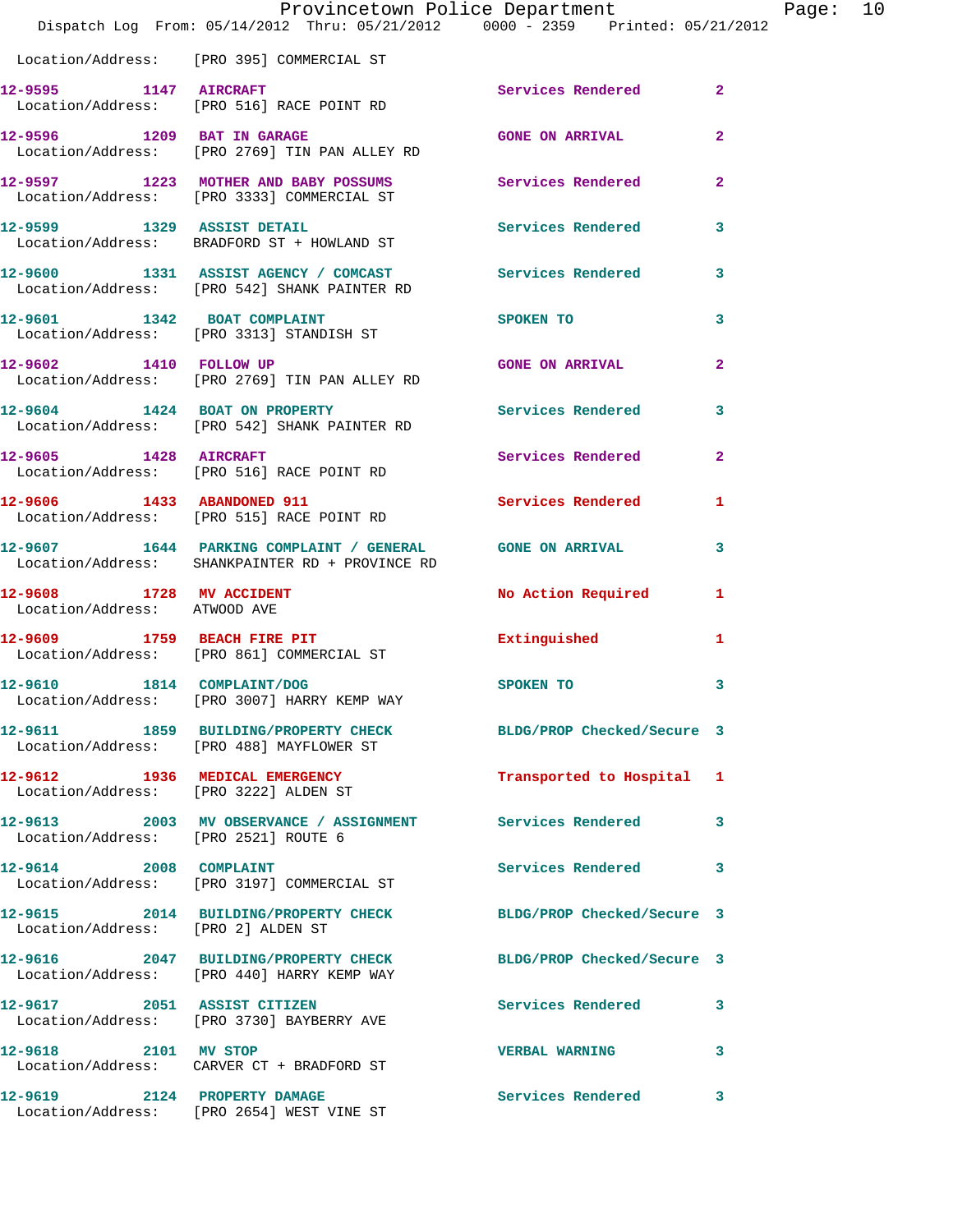Page: 11

|                                                              | Provincetown Police Department<br>Dispatch Log From: 05/14/2012 Thru: 05/21/2012 0000 - 2359 Printed: 05/21/2012         |                            |                | Page |
|--------------------------------------------------------------|--------------------------------------------------------------------------------------------------------------------------|----------------------------|----------------|------|
| Location/Address: [PRO 3222] ALDEN ST                        | 12-9620 2152 MEDICAL EMERGENCY Transported to Hospital 1                                                                 |                            |                |      |
| 12-9621 2212 MISSING PERSON<br>Location/Address: MECHANIC ST | Refer To $P/C$ : 12-75-AR                                                                                                | Services Rendered 1        |                |      |
|                                                              | 12-9622 2216 LOST WALLET<br>Location/Address: [PRO 542] SHANK PAINTER RD                                                 | Services Rendered          | $\mathbf{3}$   |      |
|                                                              | 12-9623 2303 BUILDING/PROPERTY CHECK Services Rendered 3<br>Location/Address: [PRO 306] COMMERCIAL ST                    |                            |                |      |
|                                                              | 12-9625 2310 BAR CHECK<br>Location/Address: [PRO 3443] COMMERCIAL ST                                                     | No Action Required         | $\mathbf{2}$   |      |
| 12-9626 2318 BAR CHECK                                       | Location/Address: [PRO 399] COMMERCIAL ST                                                                                | No Action Required 2       |                |      |
|                                                              |                                                                                                                          |                            |                |      |
| For Date: $05/18/2012$ - Friday                              |                                                                                                                          |                            |                |      |
|                                                              | 12-9629 			 0103 BUILDING/PROPERTY CHECK 				BLDG/PROP Checked/Secure 3<br>Location/Address: [PRO 1778] SHANK PAINTER RD |                            |                |      |
|                                                              | 12-9630 0103 LOBBY TRAFFIC<br>Location/Address: [PRO 542] SHANK PAINTER RD                                               | Services Rendered 3        |                | 42   |
|                                                              | 12-9631 0116 BAR CHECK<br>Location/Address: [PRO 3443] COMMERCIAL ST                                                     | Services Rendered          | $\overline{2}$ |      |
| 12-9632 0121 BAR CHECK                                       | Location/Address: [PRO 2737] COMMERCIAL ST                                                                               | Services Rendered          | $\mathbf{2}$   |      |
|                                                              | 12-9633 0152 LATE BAR CLEAN UP                                                                                           | Services Rendered 3        |                |      |
| 12-9634 0217 ANIMAL CALL                                     | Location/Address: [PRO 61] BRADFORD ST                                                                                   | Could Not Locate           | 2              |      |
|                                                              | 12-9635 0645 BUILDING/PROPERTY CHECK<br>Location/Address: [PRO 3317] CEMETERY RD                                         | BLDG/PROP Checked/Secure 3 |                |      |
|                                                              | 12-9636 0652 BUILDING/PROPERTY CHECK<br>Location/Address: [PRO 3318] CEMETERY RD                                         | BLDG/PROP Checked/Secure 3 |                |      |
|                                                              | 12-9637 0701 COMPLAINT<br>Location/Address: [PRO 306] COMMERCIAL ST                                                      | Could Not Locate 3         |                |      |
| Location/Address: [PRO 571] ALDEN ST                         | 12-9638 0824 BUILDING/PROPERTY CHECK BLDG/PROP Checked/Secure 3                                                          |                            |                |      |
|                                                              | $12-9639$ 0831 PARK, WALK & TALK<br>Location/Address: [PRO 105] COMMERCIAL ST                                            | No Action Required         | $\mathbf{2}$   |      |
|                                                              | 12-9640 0837 ALARM - GENERAL/ELEVATOR Services Rendered<br>Location/Address: [PRO 105] COMMERCIAL ST                     |                            | 1              |      |
| Location/Address: [PRO 3440] ROUTE 6                         | 12-9641 0842 MV OBSERVANCE / ASSIGNMENT No Action Required                                                               |                            | 3              |      |
| 12-9642 0847 MV STOP                                         | Location/Address: ROUTE 6 + SNAIL RD                                                                                     | Citation/Warning Issued 3  |                |      |
|                                                              | 12-9644 0900 WIRES DOWN<br>Location/Address: [PRO 228] COMMERCIAL ST                                                     | No Action Required 2       |                | 1    |
| Location/Address: [PRO 3287] ROUTE 6                         | $12-9643$ 0914 PARK, WALK & TALK                                                                                         | No Action Required         | $\mathbf{2}$   |      |
|                                                              |                                                                                                                          |                            |                |      |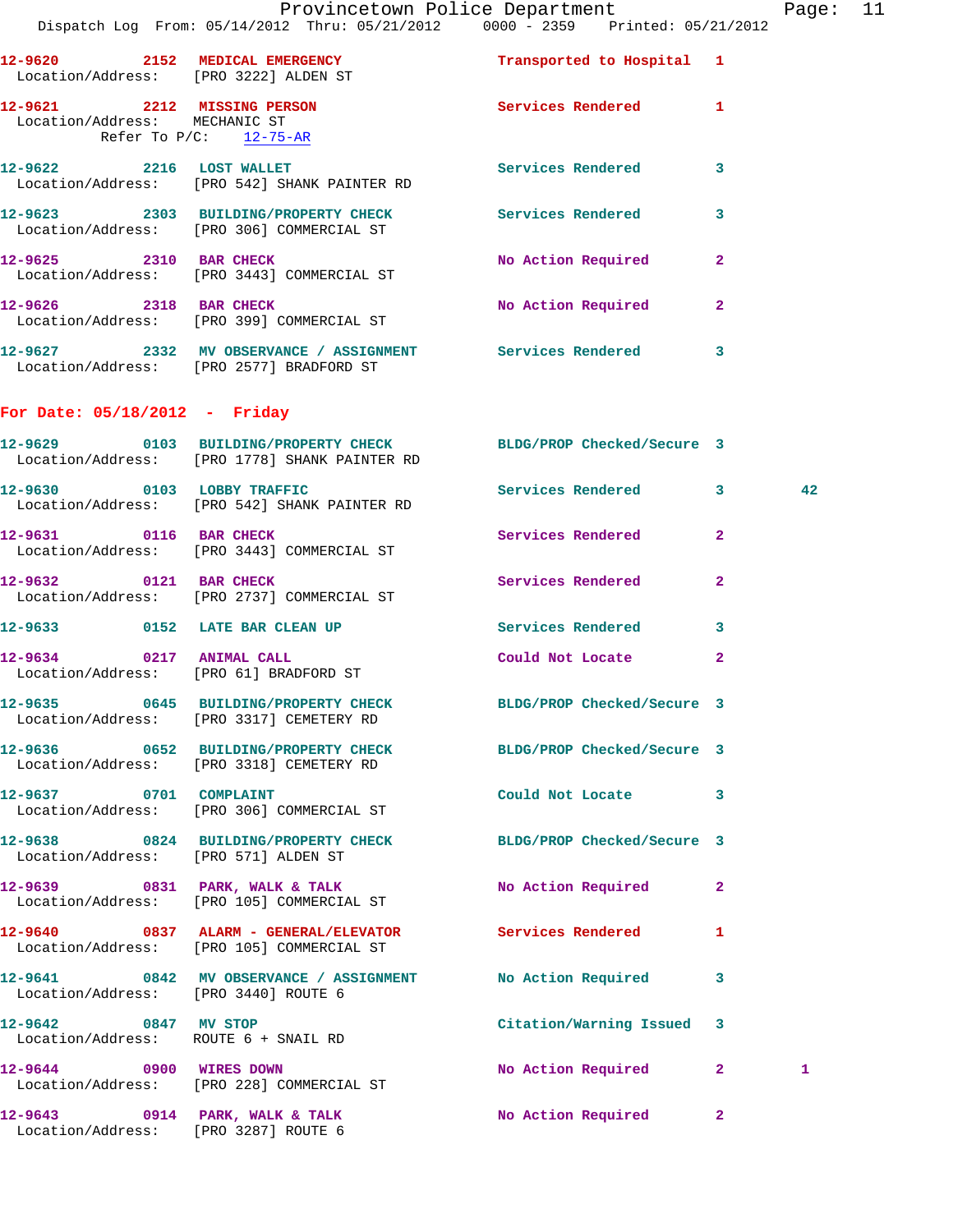|                                                              | 12-9645 0914 CUSTODIAL EXCHANGE No Action Required 3<br>Location/Address: [PRO 542] SHANK PAINTER RD           |                            |                         |
|--------------------------------------------------------------|----------------------------------------------------------------------------------------------------------------|----------------------------|-------------------------|
|                                                              | 12-9646 0927 ASSESSOR INSPECTIONS                                                                              | No Action Required         | 3                       |
| 12-9647 1020 MEDICAL EMERGENCY                               | Location/Address: [PRO 1892] SHANK PAINTER RD                                                                  | <b>PATIENT REFUSAL</b>     | 1                       |
|                                                              | 12-9648 1100 ASSIST CITIZEN/REMOVE L.B. Services Rendered<br>Location/Address: [PRO 395] COMMERCIAL ST         |                            | 3                       |
| 12-9649 1125 DISORDERLY                                      | Location/Address: PEARL ST + BRADFORD ST                                                                       | Could Not Locate           | $\mathbf{2}$            |
| 12-9650 1143 MV STOP<br>Location/Address: ROUTE 6 + SNAIL RD |                                                                                                                | <b>VERBAL WARNING</b>      | 3                       |
| Location/Address: COMMERCIAL ST                              | 12-9651 1206 PARK, WALK & TALK                                                                                 | No Action Required 2       |                         |
|                                                              | 12-9652 1216 BUILDING/PROPERTY CHECK<br>Location/Address: [PRO 2206] COMMERCIAL ST                             | BLDG/PROP Checked/Secure 3 |                         |
|                                                              | 12-9653 1248 THREATS/BIKE VS DOG<br>Location/Address: [PRO 290] COMMERCIAL ST                                  | SPOKEN TO                  | $\overline{2}$          |
|                                                              | 12-9654 1311 ALARM - GENERAL<br>Location/Address: [PRO 511] HOLWAY AVE                                         | <b>Services Rendered</b>   | 1                       |
|                                                              | 12-9655 1314 PARKING COMPLAINT / GENERAL No Action Required<br>Location/Address: [PRO 3094] COMMERCIAL ST      |                            | 3                       |
|                                                              | 12-9657 1347 ASSIST CITIZEN<br>Location/Address: [PRO 106] COMMERCIAL ST                                       | No Action Required 3       |                         |
|                                                              | 12-9656 1403 BUILDING/PROPERTY CHECK<br>Location/Address: [PRO 2483] COMMERCIAL ST                             | BLDG/PROP Checked/Secure 3 |                         |
|                                                              | 12-9659 1403 PARKING COMPLAINT KIOSK Services Rendered 3<br>Location/Address: [PRO 2483] COMMERCIAL ST         |                            |                         |
|                                                              | 12-9658 1413 PARKING COMPLAINT / GENERAL SPOKEN TO<br>Location/Address: [PRO 799] COMMERCIAL ST                |                            | 3                       |
|                                                              | 12-9660 1421 MV OBSERVANCE / ASSIGNMENT<br>Location/Address: [PRO 1645] HARRY KEMP                             | Services Rendered          | 3 <sup>7</sup>          |
| 12-9661 1424 MV STOP                                         | Location/Address: ROUTE 6 + SNAIL RD                                                                           | <b>VERBAL WARNING</b>      | $\overline{\mathbf{3}}$ |
| 12-9662 1429 MV STOP                                         | Location/Address: ROUTE 6 + HOWLAND ST                                                                         | <b>VERBAL WARNING</b>      | $\mathbf{3}$            |
| 12-9663 1612 FOLLOW UP                                       | Location/Address: [PRO 129] COMMERCIAL ST                                                                      | Services Rendered          | $\mathbf{2}$            |
| 12-9664 1639 ALARM - FIRE                                    | Location/Address: [PRO 1330] COMMERCIAL ST                                                                     | False Alarm                | 1                       |
|                                                              | 12-9666 1703 PARKING COMPLAINT / GENERAL Citation/Warning Issued 3<br>Location/Address: [PRO 2577] BRADFORD ST |                            |                         |
| 12-9665 1708 ASSIST CITIZEN                                  | Location/Address: [PRO 1952] COMMERCIAL ST                                                                     | <b>Services Rendered</b>   | 3                       |
| 12-9667 1709 FOUND PURSE                                     | Location/Address: [PRO 585] COMMERCIAL ST                                                                      | Services Rendered          | 3                       |
| 12-9668<br>Location: EAST ROAM                               | 1735 PARK, WALK & TALK                                                                                         | <b>Services Rendered</b> 2 |                         |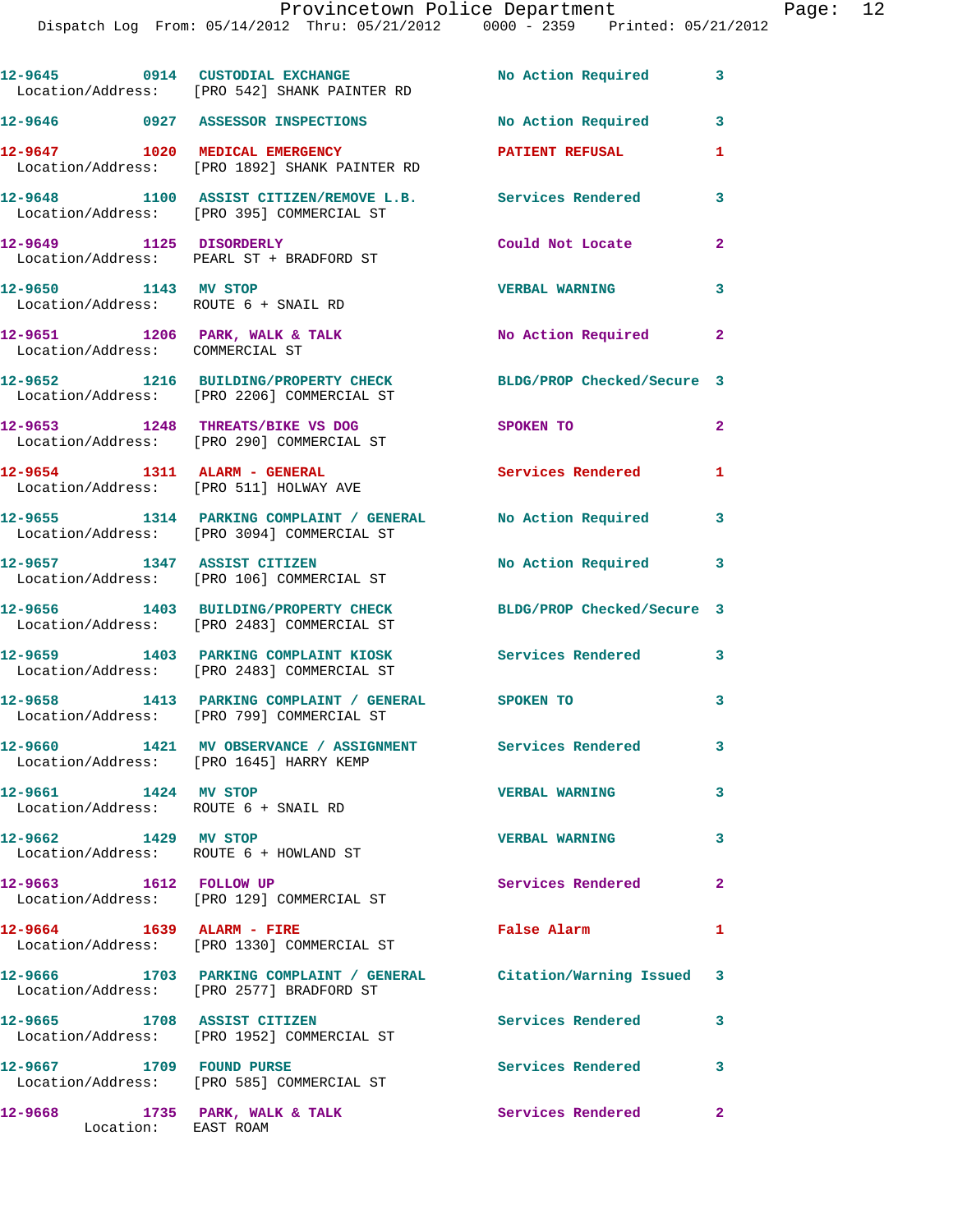|                                      |                                                                                                                       | Provincetown Police Department Page: 13 |                |              |  |
|--------------------------------------|-----------------------------------------------------------------------------------------------------------------------|-----------------------------------------|----------------|--------------|--|
|                                      | Dispatch Log From: 05/14/2012 Thru: 05/21/2012 0000 - 2359 Printed: 05/21/2012                                        |                                         |                |              |  |
|                                      | 12-9669 1756 FOUND BOSTON TERRIER/RETURNED Services Rendered 2<br>Location/Address: CREEK HILL RD + BRADFORD ST       |                                         |                |              |  |
|                                      | 12-9670 1814 PARKING COMPLAINT / GENERAL Services Rendered 3<br>Location/Address: [PRO 2577] BRADFORD ST              |                                         |                |              |  |
| Refer To Arrest: 12-76-AR            | 12-9671 1919 MV COMPLAINT<br>Location/Address: [PRO 2520] PRINCE ST                                                   | Arrest(s) Made 2                        |                | $\mathbf{1}$ |  |
|                                      | 12-9672 2009 MEDICAL EMERGENCY<br>Location/Address: [PRO 3179] MEADOW RD                                              | Transported to Hospital 1               |                |              |  |
|                                      | 12-9673 2321 SUSPICIOUS ACTIVITY VERBAL WARNING 2<br>Location/Address: [PRO 3296] SHANK PAINTER RD                    |                                         |                |              |  |
|                                      | 12-9674 2333 BUILDING/PROPERTY CHECK BLDG/PROP Checked/Secure 3<br>Location/Address: [PRO 2898] JEROME SMITH RD       |                                         |                |              |  |
|                                      | 12-9675 2334 MV OBSERVANCE / ASSIGNMENT Services Rendered 3<br>Location/Address: CAPTAIN BERTIE RD + SHANK PAINTER RD |                                         |                |              |  |
| Location/Address: [PRO 571] ALDEN ST | 12-9676 2358 BUILDING/PROPERTY CHECK BLDG/PROP Checked/Secure 3                                                       |                                         |                |              |  |
| For Date: $05/19/2012$ - Saturday    |                                                                                                                       |                                         |                |              |  |
|                                      | 12-9677 0005 MV STOP<br>Location/Address: [PRO 2818] CONWELL ST                                                       | VERBAL WARNING 3                        |                |              |  |
|                                      | 12-9678 0008 MV STOP<br>Location/Address: ROUTE 6 + CONWELL ST                                                        | Vehicle Towed                           | 3              |              |  |
|                                      | 12-9679 0014 LOBBY TRAFFIC<br>Location/Address: [PRO 542] SHANK PAINTER RD                                            | Services Rendered 3                     |                | 24           |  |
|                                      | 12-9680 0022 PARK, WALK & TALK Services Rendered<br>Location: [PRO 3431] LOPES SQUARE                                 |                                         | $\mathbf{2}$   |              |  |
| 12-9681                              | 0025 PARK, WALK & TALK<br>Location: [PRO 3431] LOPES SQUARE                                                           | Services Rendered                       | $\mathbf{2}$   |              |  |
| 12-9682 0026 BAR CHECK               | Location/Address: [PRO 2737] COMMERCIAL ST                                                                            | LICENSING/NO ACTION                     | $\overline{2}$ |              |  |
| 12-9683 0029 BAR CHECK               | Location/Address: [PRO 399] COMMERCIAL ST                                                                             | LICENSING/NO ACTION                     | 2              |              |  |
| 12-9684 0037 BAR CHECK               | Location/Address: [PRO 3276] COMMERCIAL ST                                                                            | LICENSING/NO ACTION                     | $\mathbf{2}$   |              |  |

**12-9685 0042 BAR CHECK LICENSING/NO ACTION 2**  Location/Address: [PRO 3443] COMMERCIAL ST

**12-9686 0101 MV VANDALISM Services Rendered 2**  Location/Address: [PRO 382] COMMERCIAL ST

**12-9687 0101 MV OBSERVANCE / ASSIGNMENT Services Rendered 3**  Location/Address: BRADFORD ST + RYDER ST

**12-9688 0112 MV STOP VERBAL WARNING 3**  Location/Address: BRADFORD ST

**12-9689 0120 MV STOP VERBAL WARNING 3** 

Location/Address: [PRO 37] BRADFORD ST

**12-9690 0135 MV STOP Citation/Warning Issued 3**  Location/Address: [PRO 68] PROVINCELANDS RD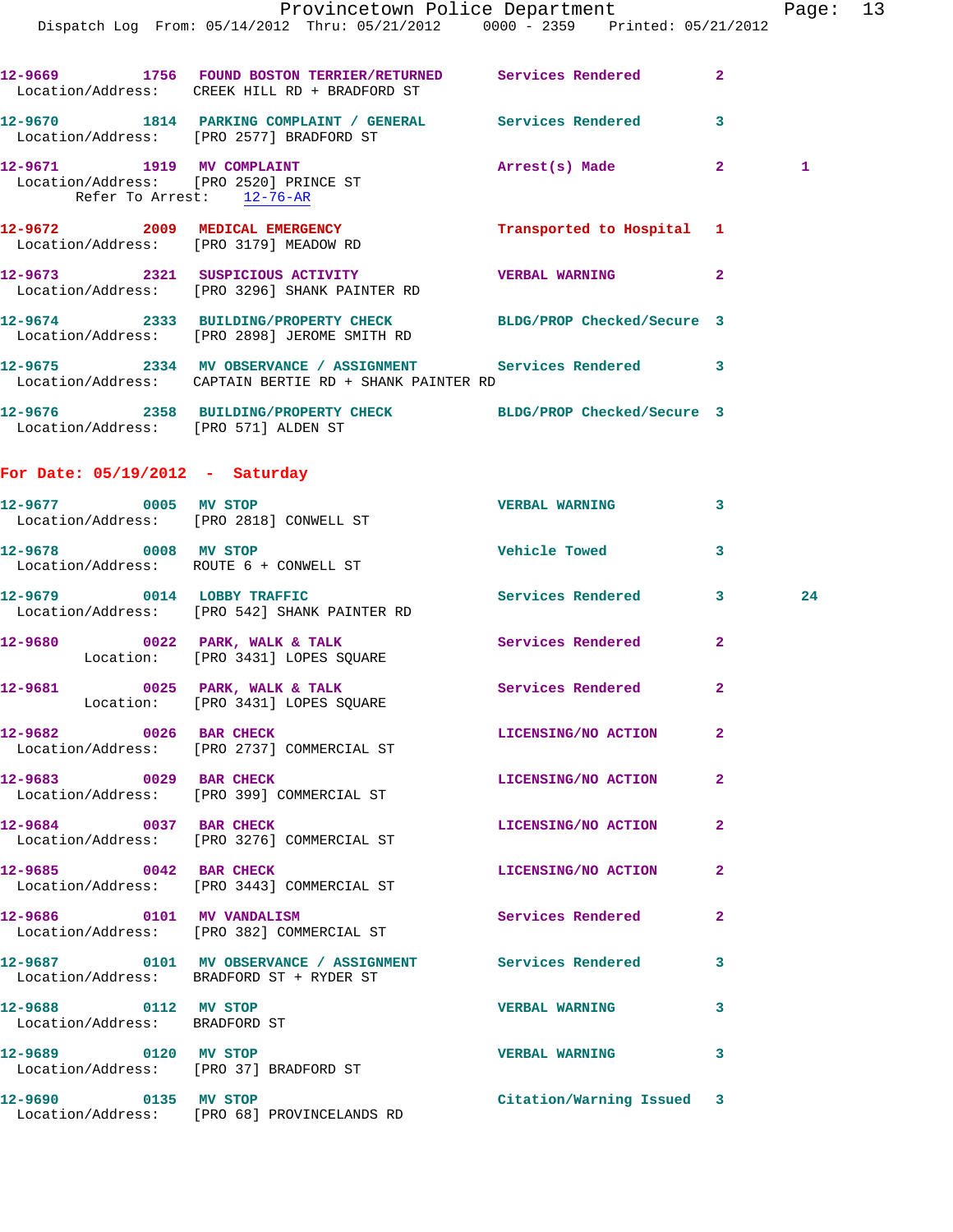|                                                              | Provincetown Police Department The Page: 14<br>Dispatch Log From: 05/14/2012 Thru: 05/21/2012 0000 - 2359 Printed: 05/21/2012 |                       |                     |
|--------------------------------------------------------------|-------------------------------------------------------------------------------------------------------------------------------|-----------------------|---------------------|
|                                                              |                                                                                                                               |                       |                     |
|                                                              | 12-9691 0144 BUILDING/PROPERTY CHECK BLDG/PROP Checked/Secure 3<br>Location/Address: [PRO 3287] ROUTE 6                       |                       |                     |
|                                                              | 12-9692 0150 BUILDING/PROPERTY CHECK BLDG/PROP Checked/Secure 3<br>Location/Address: [PRO 2206] COMMERCIAL ST                 |                       |                     |
|                                                              | 12-9693 0158 FOUND BEIGE PURSE/RETURNED Services Rendered 3<br>Location/Address: [PRO 542] SHANK PAINTER RD                   |                       |                     |
|                                                              | 12-9694 0213 BUILDING/PROPERTY CHECK BLDG/PROP Checked/Secure 3<br>Location/Address: [PRO 306] COMMERCIAL ST                  |                       |                     |
|                                                              | 12-9695 0318 BUILDING/PROPERTY CHECK BLDG/PROP Checked/Secure 3<br>Location/Address: [PRO 545] SHANKPAINTER RD                |                       |                     |
|                                                              | 12-9696 0410 ASSIST CITIZEN<br>Location/Address: [PRO 667] COMMERCIAL ST                                                      | No Action Required 3  |                     |
| Location/Address: [PRO 444] HIGH POLE                        | 12-9697 0419 BUILDING/PROPERTY CHECK BLDG/PROP Checked/Secure 3                                                               |                       |                     |
|                                                              | 12-9698 0506 BUILDING/PROPERTY CHECK BLDG/PROP Checked/Secure 3<br>Location/Address: [PRO 2543] MACMILLAN                     |                       |                     |
|                                                              | 12-9699 0527 MV OBSERVANCE / ASSIGNMENT No Action Required 3<br>Location/Address: STANDISH ST + BRADFORD ST                   |                       |                     |
| Location/Address: ROUTE 6 + SNAIL RD                         | 12-9700 0528 MV OBSERVANCE / ASSIGNMENT Services Rendered 3                                                                   |                       |                     |
| 12-9701 0537 MV STOP<br>Location/Address: ROUTE 6            |                                                                                                                               | <b>VERBAL WARNING</b> | 3                   |
|                                                              | 12-9702 0549 COMPLAINT<br>Location/Address: [PRO 1190] COMMERCIAL ST                                                          | No Action Required    | $\mathbf{3}$        |
|                                                              | 12-9704 0755 MEDICAL EMERGENCY<br>Location/Address: [PRO 1237] MILLER HILL RD                                                 | PATIENT REFUSAL       | $\mathbf{1}$        |
|                                                              | 12-9705 0835 MV COMPLAINT/M/V TOW<br>Location/Address: [PRO 2489] BRADFORD ST                                                 | Vehicle Towed         | $\overline{2}$<br>1 |
| 12-9706 0905 HAZARDS                                         | Location/Address: [PRO 519] RACE POINT RD                                                                                     | Removed Hazard        | $\mathbf{2}$        |
| Location/Address: [PRO 564] BAYBERRY                         | 12-9707 0905 BUILDING/PROPERTY CHECK BLDG/PROP Checked/Secure 3                                                               |                       |                     |
|                                                              | 12-9708 0912 FOLLOW UP<br>Location/Address: [TRU] SHORE RD RTE 6A                                                             | No Action Required    | -2                  |
| Location/Address: BRADFORD ST EXT                            | 12-9709 0950 PARKING COMPLAINT / GENERAL No Action Required                                                                   |                       | 3                   |
| Location/Address: COMMERCIAL ST                              | 12-9710 1036 LOST WALLET BLK TRI-FOLD                                                                                         | No Action Required    | 3                   |
| Location/Address: ROUTE 6                                    | 12-9711 1048 MV OBSERVANCE / ASSIGNMENT                                                                                       | No Action Required    | 3                   |
| 12-9712 1050 MV STOP<br>Location/Address: ROUTE 6 + SNAIL RD |                                                                                                                               | <b>VERBAL WARNING</b> | 3                   |
| 12-9713 1058 MV STOP<br>Location/Address: ROUTE 6            |                                                                                                                               | <b>VERBAL WARNING</b> | 3                   |
| 12-9714 1105 MV STOP<br>Location/Address: ROUTE 6            |                                                                                                                               | No Action Required    | 3                   |

**12-9715 1107 MV STOP 2X Citation/Warning Issued 3** 

Location/Address: ROUTE 6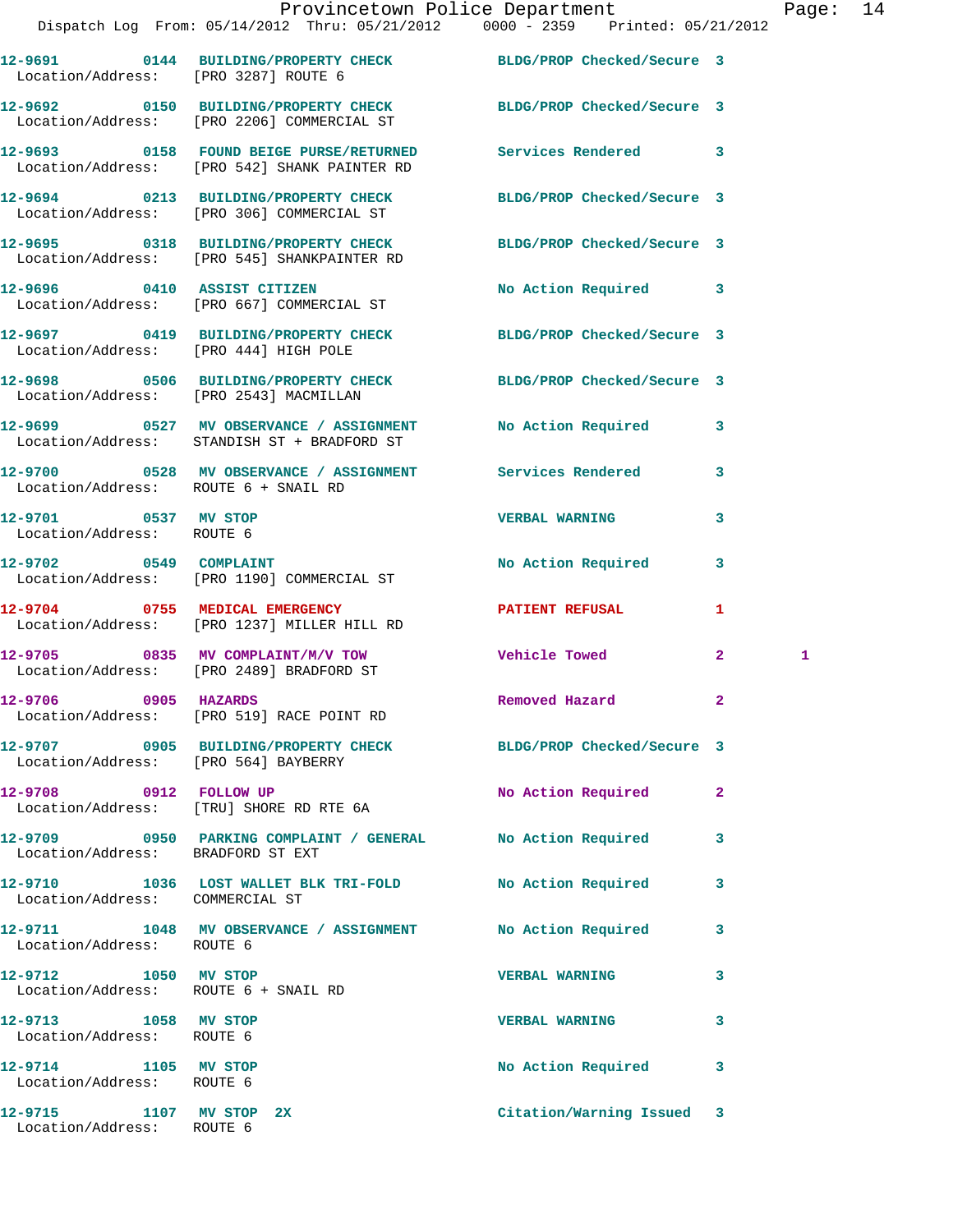Dispatch Log From: 05/14/2012 Thru: 05/21/2012 0000 - 2359 Printed: 05/21/2012

| 12-9716 1124 ANIMAL CALL<br>Location/Address: [PRO 408] CONWELL ST |                                                                                                                 | Services Rendered          | $\overline{2}$          |
|--------------------------------------------------------------------|-----------------------------------------------------------------------------------------------------------------|----------------------------|-------------------------|
|                                                                    | 12-9717 1131 PARK, WALK & TALK<br>Location/Address: [PRO 182] COMMERCIAL ST                                     | No Action Required 2       |                         |
|                                                                    | 12-9718 1158 COMPLAINT<br>Location/Address: [PRO 2728] COMMERCIAL ST                                            | No Action Required         | $\overline{\mathbf{3}}$ |
|                                                                    | 12-9719 1237 MEDICAL EMERGENCY<br>Location/Address: [PRO 2539] RYDER ST                                         | Transported to Hospital 1  |                         |
| 12-9720 1240 ANIMAL CALL                                           | Location/Address: [PRO 3220] COMMERCIAL ST                                                                      | No Action Required         | $\mathbf{2}$            |
| 12-9721 1249 MV ACCIDENT                                           | Location/Address: [PRO 408] CONWELL ST                                                                          | Services Rendered 1        |                         |
|                                                                    | 12-9722 1329 RACOON IN STORAGE<br>Location/Address: [PRO 3243] SHANK PAINTER RD                                 | No Action Required         | $\mathbf{2}$            |
|                                                                    | 12-9723 1427 BUILDING/PROPERTY CHECK<br>Location/Address: [PRO 519] RACE POINT RD                               | BLDG/PROP Checked/Secure 3 |                         |
|                                                                    | 12-9724 1518 PARK, WALK & TALK<br>Location: [PRO 3431] LOPES SQUARE                                             | No Action Required 2       |                         |
|                                                                    | 12-9725 1529 FOUND PURSE/RETURNED<br>Location/Address: [PRO 1325] COMMERCIAL ST                                 | Services Rendered 3        |                         |
|                                                                    | 12-9726 1615 BUILDING/PROPERTY CHECK BLDG/PROP Checked/Secure 3<br>Location/Address: [PRO 2898] JEROME SMITH RD |                            |                         |
|                                                                    | 12-9727 1640 MV OBSERVANCE / ASSIGNMENT<br>Location/Address: [PRO 2521] ROUTE 6                                 | No Action Required 3       |                         |
|                                                                    | 12-9728 1650 PROPERTY DAMAGE<br>Location/Address: [PRO 1252] SHANK PAINTER RD                                   | <b>Services Rendered</b> 3 |                         |
| 12-9729 1651 MV STOP<br>Location/Address: ROUTE 6 + SNAIL RD       |                                                                                                                 | <b>VERBAL WARNING</b>      | 3                       |
| 12-9730<br>Location/Address: MILLER HILL RD                        | 1651 FOUND DOG/RETURNED                                                                                         | Services Rendered 2        |                         |
|                                                                    | 12-9731 1716 MEDICAL EMERGENCY<br>Location/Address: BRADFORD ST + WINSLOW ST                                    | <b>PATIENT REFUSAL</b>     | $\mathbf{1}$            |
| 12-9732 1720 DOG IN CAR                                            | Location/Address: [PRO 146] COMMERCIAL ST                                                                       | Services Rendered          | $\mathbf{2}$            |
| 12-9733 1732 MV ACCIDENT                                           | Location/Address: [PRO 606] CONWELL ST                                                                          | <b>Services Rendered</b>   | 1                       |
| 12-9734 1759 MV STOP                                               | Location/Address: COURT ST + PRINCE ST                                                                          | <b>VERBAL WARNING</b>      | $\overline{\mathbf{3}}$ |
| Location/Address: [PRO 571] ALDEN ST                               | 12-9735 1808 BUILDING/PROPERTY CHECK                                                                            | BLDG/PROP Checked/Secure 3 |                         |
|                                                                    | 12-9736 1810 BUILDING/PROPERTY CHECK<br>Location/Address: [PRO 488] MAYFLOWER ST                                | BLDG/PROP Checked/Secure 3 |                         |
| 12-9737 1832 LOST IPHONE                                           | Location/Address: [PRO 542] SHANK PAINTER RD                                                                    | Services Rendered          | $\overline{\mathbf{3}}$ |
| 12-9738 1834 PARK, WALK & TALK<br>Location/Address: COMMERCIAL ST  |                                                                                                                 | Services Rendered 2        |                         |
|                                                                    | 12-9739 1854 COMPLAINT/ABANDONED TV Services Rendered 3                                                         |                            |                         |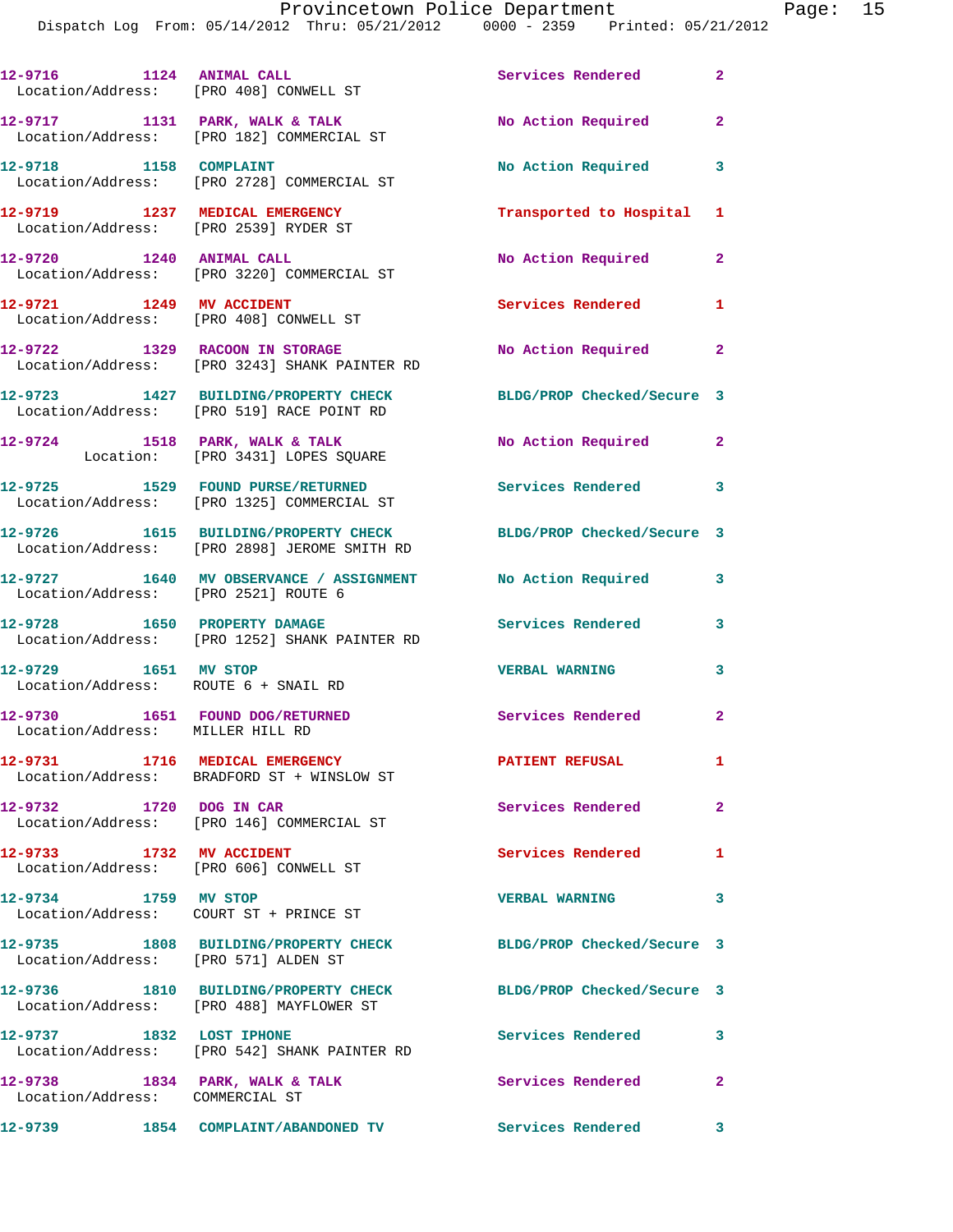|                                                                         | Provincetown Police Department<br>Dispatch Log From: 05/14/2012 Thru: 05/21/2012 0000 - 2359 Printed: 05/21/2012 |                            |                |
|-------------------------------------------------------------------------|------------------------------------------------------------------------------------------------------------------|----------------------------|----------------|
|                                                                         | Location/Address: [PRO 441] HARRY KEMP WAY                                                                       |                            |                |
|                                                                         | 12-9740 1939 DOMESTIC DISTURBANCE/ASSAULT Peace Restored<br>Location/Address: [PRO 855] COMMERCIAL ST            |                            | 1              |
| Location/Address: [PRO 444] HIGH POLE                                   | 12-9741 2024 BUILDING/PROPERTY CHECK BLDG/PROP Checked/Secure 3                                                  |                            |                |
|                                                                         |                                                                                                                  |                            | 3              |
|                                                                         | 12-9743 2104 BUILDING/PROPERTY CHECK BLDG/PROP Checked/Secure 3<br>Location/Address: [PRO 519] RACE POINT RD     |                            |                |
|                                                                         | 12-9744 2110 ASSIST CITIZEN<br>Location/Address: [PRO 43] BRADFORD ST                                            | <b>Services Rendered</b>   | 3              |
|                                                                         | 12-9745 2115 PARK, WALK & TALK<br>Location/Address: [PRO 2222] COMMERCIAL ST                                     | No Action Required         | 2              |
| 12-9746 2134 MV STOP                                                    | Location/Address: [PRO 526] RYDER ST EXT                                                                         | <b>VERBAL WARNING</b>      | 3              |
|                                                                         | 12-9747 2141 BAR CHECK<br>Location/Address: [PRO 2737] COMMERCIAL ST                                             | LICENSING/NO ACTION        | $\mathbf{2}$   |
| Location/Address: COMMERCIAL ST                                         | $12-9748$ 2143 PARK, WALK & TALK                                                                                 | <b>Services Rendered</b>   | $\overline{a}$ |
|                                                                         | 12-9749 2144 BAR CHECK<br>Location/Address: [PRO 399] COMMERCIAL ST                                              | LICENSING/NO ACTION        | $\overline{a}$ |
| 12-9750 2158 BAR CHECK                                                  | Location/Address: [PRO 382] COMMERCIAL ST                                                                        | LICENSING/NO ACTION        | $\overline{a}$ |
|                                                                         | 12-9751 2201 BAR CHECK<br>Location/Address: [PRO 3443] COMMERCIAL ST                                             | LICENSING/NO ACTION        | 2              |
|                                                                         | 12-9752 2204 BUILDING/PROPERTY CHECK<br>Location/Address: [PRO 182] COMMERCIAL ST                                | BLDG/PROP Checked/Secure 3 |                |
| 12-9753 2213 BAR CHECK                                                  | Location/Address: [PRO 208] COMMERCIAL ST                                                                        | LICENSING/NO ACTION        | $\mathbf{2}$   |
| 12-9754 2226 BARKING DOG                                                | Location/Address: [PRO 946] HOBSON AVE                                                                           | Services Rendered          | $\overline{a}$ |
| 12-9755 2227 MEDICAL EMERGENCY<br>Location/Address: [PRO 3222] ALDEN ST |                                                                                                                  | Transported to Hospital    | 1              |
| 12-9756 2229 ASSIST CITIZEN                                             | Location/Address: [PRO 545] SHANK PAINTER RD                                                                     | Could Not Locate           | 3              |
| 12-9757 2236 BAR CHECK<br>Location/Address: [PRO 80] CARVER ST          |                                                                                                                  | LICENSING/NO ACTION        | 2              |
| 12-9758 2247 BAR CHECK                                                  | Location/Address: [PRO 3455] BRADFORD ST                                                                         | LICENSING/NO ACTION        | 2              |
|                                                                         | 12-9759 2311 BUILDING/PROPERTY CHECK Services Rendered<br>Location/Address: [PRO 440] HARRY KEMP WAY             |                            | 3              |
|                                                                         | 12-9760 2318 MEDICAL EMERGENCY<br>Location/Address: [PRO 2633] HOWLAND ST                                        | Transported to Hospital    | 1              |
| Location/Address: [PRO 571] ALDEN ST                                    | 12-9761 2329 BUILDING/PROPERTY CHECK                                                                             | BLDG/PROP Checked/Secure 3 |                |
| 12-9762 2334 BAR CHECK                                                  | Location/Address: [PRO 208] COMMERCIAL ST                                                                        | Services Rendered          | $\overline{2}$ |

Page: 16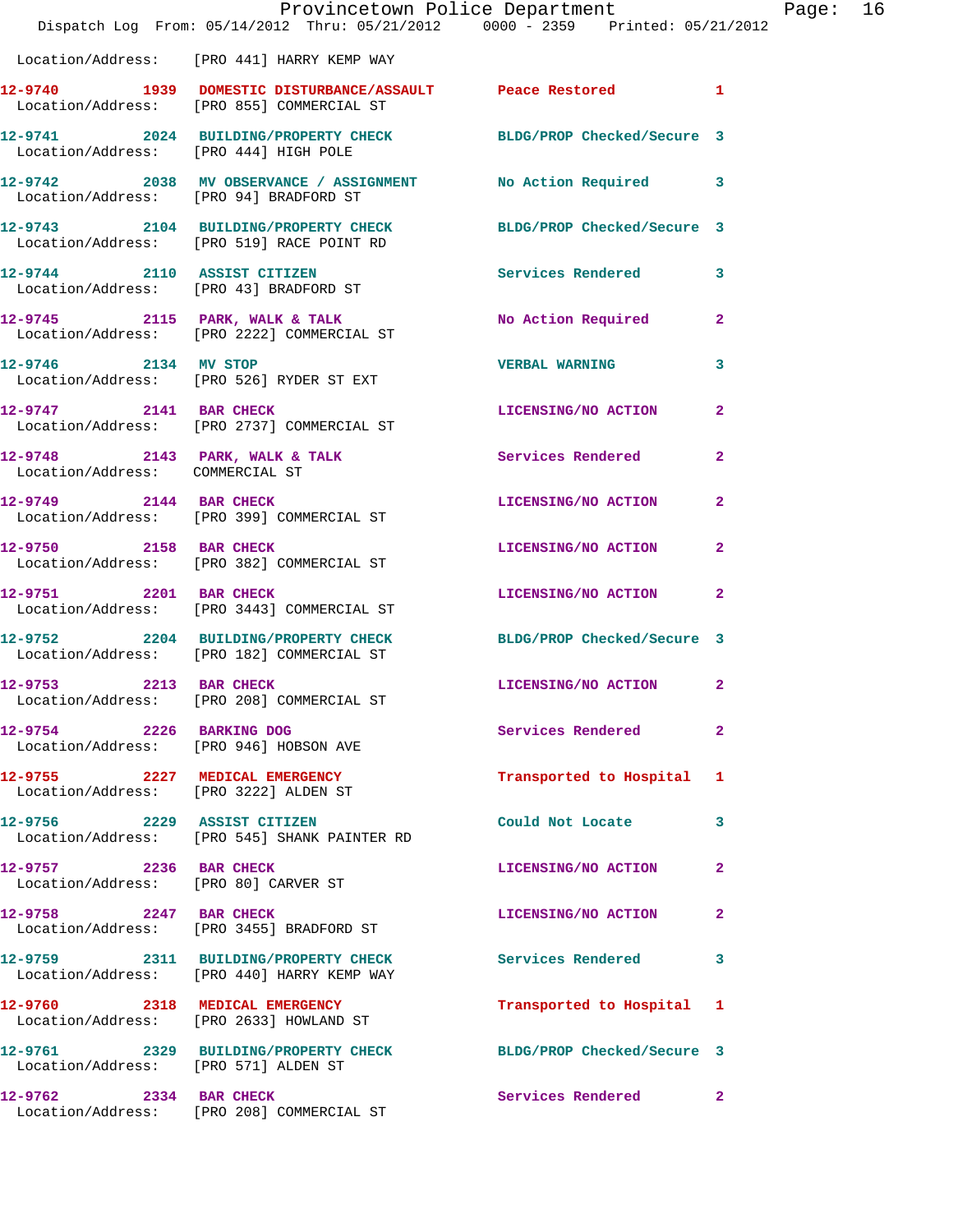|                                                             | Provincetown Police Department Page: 17<br>Dispatch Log From: 05/14/2012 Thru: 05/21/2012 0000 - 2359 Printed: 05/21/2012 |                           |              |    |  |
|-------------------------------------------------------------|---------------------------------------------------------------------------------------------------------------------------|---------------------------|--------------|----|--|
| Location/Address: [PRO 3440] ROUTE 6                        | 12-9763 2339 MV OBSERVANCE / ASSIGNMENT Services Rendered 3                                                               |                           |              |    |  |
|                                                             | 12-9764 2347 PARK, WALK & TALK Services Rendered<br>Location/Address: [PRO 106] COMMERCIAL ST                             |                           | $\mathbf{2}$ |    |  |
|                                                             | 12-9765 2349 MV STOP 2008 2009 2349 MV STOP<br>Location: [PRO 3666] EAST HARBOR/PILGRIM LAKE                              |                           | 3            |    |  |
| For Date: $05/20/2012$ - Sunday                             |                                                                                                                           |                           |              |    |  |
|                                                             | 12-9766      0002   MV STOP<br>Location:   [PRO 3672] TOWN LINE                                                           | VERBAL WARNING 3          |              |    |  |
|                                                             | 12-9767 0005 LOBBY TRAFFIC Services Rendered 3<br>Location/Address: [PRO 542] SHANK PAINTER RD                            |                           |              | 15 |  |
|                                                             | 12-9768 0007 BAR CHECK<br>Location/Address: [PRO 3443] COMMERCIAL ST                                                      | LICENSING/NO ACTION 2     |              |    |  |
| Location/Address: [PRO 3287] ROUTE 6                        | 12-9769 0013 BUILDING/PROPERTY CHECK BLDG/PROP Checked/Secure 3                                                           |                           |              |    |  |
| Location/Address: [PRO 444] HIGH POLE                       | 12-9770 0027 BUILDING/PROPERTY CHECK Services Rendered 3                                                                  |                           |              |    |  |
|                                                             | 12-9771 0028 PARK, WALK & TALK 3 Services Rendered<br>Location: [PRO 3431] LOPES SQUARE                                   |                           | $\mathbf{2}$ |    |  |
|                                                             | 12-9772 0118 DISTURBANCE<br>Location/Address: [PRO 3443] COMMERCIAL ST                                                    | Services Rendered 1       |              |    |  |
|                                                             | 12-9773 0159 LATE BAR CLEAN UP Services Rendered 3                                                                        |                           |              |    |  |
|                                                             | 12-9774 0239 ASSIST AGENCY / MUTUAL AID Services Rendered<br>Location/Address: [PRO 3675] FRANKLIN ST                     |                           | $\mathbf{3}$ |    |  |
|                                                             | 12-9775 0347 BUILDING/PROPERTY CHECK BLDG/PROP Checked/Secure 3<br>Location/Address: [PRO 3030] TIN PAN ALLEY RD          |                           |              |    |  |
| Location/Address: [PRO 3222] ALDEN ST                       | 12-9776 0421 MEDICAL EMERGENCY                                                                                            | Transported to Hospital 1 |              |    |  |
| Location/Address: [PRO 2543] MACMILLAN                      | 12-9777 0537 BUILDING/PROPERTY CHECK BLDG/PROP Checked/Secure 3                                                           |                           |              |    |  |
| Location/Address: [PRO 3222] ALDEN ST                       | 12-9778 0605 MEDICAL EMERGENCY                                                                                            | Transported to Hospital 1 |              |    |  |
|                                                             | 12-9779 0733 MV OBSTRUCTING<br>Location/Address: [PRO 743] BRADFORD ST                                                    | SPOKEN TO                 | $\mathbf{2}$ |    |  |
| Location/Address: [PRO 564] BAYBERRY                        | 12-9780 0758 BUILDING/PROPERTY CHECK BLDG/PROP Checked/Secure 3                                                           |                           |              |    |  |
| 12-9781 0819 LARCENY                                        | Location/Address: [PRO 2543] MACMILLAN WHARF                                                                              | Services Rendered         | 2            |    |  |
|                                                             | 12-9783 0942 VANDALISM<br>Location/Address: [PRO 2875] COMMERCIAL ST                                                      | SPOKEN TO                 | 3            |    |  |
|                                                             | 12-9784 0952 HARASSMENT/COMPLAINT<br>Location/Address: [PRO 2266] COMMERCIAL ST                                           | <b>GONE ON ARRIVAL</b>    | 2            |    |  |
| 12-9785 0957 MV ACCIDENT<br>Location/Address: COMMERCIAL ST |                                                                                                                           | Services Rendered 1       |              |    |  |
| 12-9786 1007 FOLLOW UP<br>Location/Address: COMMERCIAL ST   |                                                                                                                           | SPOKEN TO                 | $\mathbf{2}$ |    |  |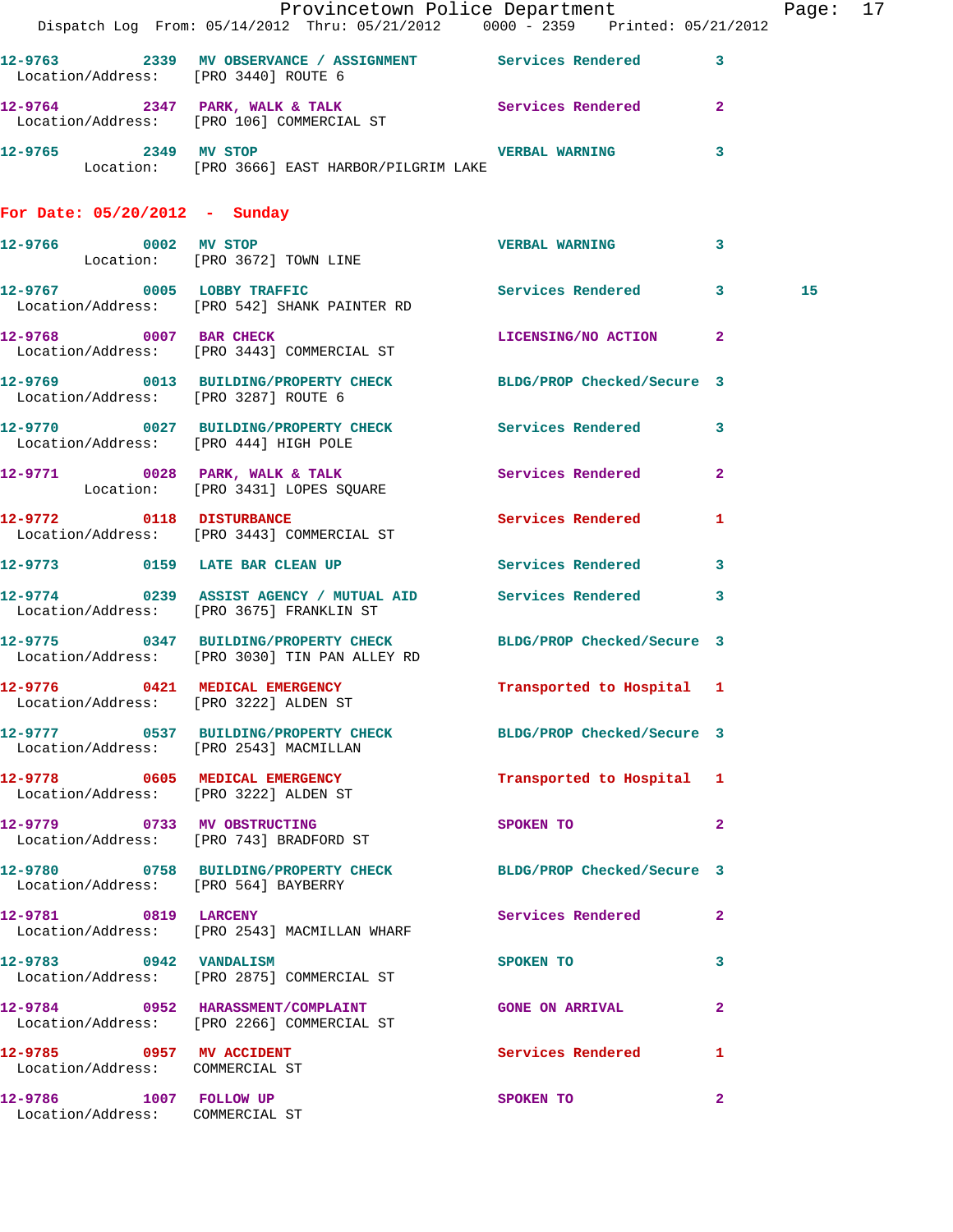|                                                              | Provincetown Police Department                                                                                 |                          |                |
|--------------------------------------------------------------|----------------------------------------------------------------------------------------------------------------|--------------------------|----------------|
|                                                              | Dispatch Log From: 05/14/2012 Thru: 05/21/2012 0000 - 2359 Printed: 05/21/2012                                 |                          |                |
|                                                              | 12-9787 1040 LOST/FOUND WALLET Services Rendered<br>Location/Address: [PRO 542] SHANK PAINTER RD               |                          | 3              |
|                                                              | 12-9788 1105 FOUND LG CELL PHONE 5ervices Rendered<br>Location/Address: [PRO 105] COMMERCIAL ST                |                          | 3              |
|                                                              | 12-9789 1126 FOLLOW UP<br>Location/Address: [PRO 3094] COMMERCIAL ST                                           | <b>Services Rendered</b> | $\mathbf{2}$   |
|                                                              | 12-9790 1134 PARK, WALK & TALK 1988 Services Rendered<br>Location: [PRO 3431] LOPES SQUARE                     |                          | $\mathbf{2}$   |
|                                                              | 12-9791 1144 COMPLAINT<br>Location/Address: [PRO 106] COMMERCIAL ST                                            | SPOKEN TO                | 3              |
|                                                              | 12-9792 1157 MEDICAL EMERGENCY<br>Location/Address: [PRO 106] COMMERCIAL ST                                    | <b>PATIENT REFUSAL</b>   | 1              |
|                                                              | 12-9793 1355 ASSIST CITIZEN<br>Location/Address: [PRO 569] WINSLOW ST                                          | <b>Services Rendered</b> | 3              |
|                                                              | 12-9794 1420 LOST BLK MARC JACOBS WALLET Services Rendered<br>Location/Address: [PRO 542] SHANK PAINTER RD     |                          | 3              |
| Location/Address: [PRO 2] ALDEN ST                           | 12-9795 1545 BUILDING/PROPERTY CHECK BLDG/PROP Checked/Secure 3                                                |                          |                |
|                                                              | 12-9796 1559 BUILDING/PROPERTY CHECK BLDG/PROP Checked/Secure 3<br>Location/Address: [PRO 530] SHANKPAINTER RD |                          |                |
| 12-9797 1605 COMPLAINT<br>Location/Address: SHANKPAINTER RD  |                                                                                                                | Could Not Locate         | 3              |
| Location/Address: [PRO 3222] ALDEN ST                        | 12-9798 1612 MEDICAL EMERGENCY                                                                                 | Transported to Hospital  | 1              |
|                                                              | 12-9799 1621 LANDLORD/TENANT<br>Location/Address: [PRO 3214] COMMERCIAL ST                                     | Services Rendered        | $\overline{2}$ |
|                                                              | 12-9800 1626 MV OBSERVANCE / ASSIGNMENT Services Rendered<br>Location/Address: [PRO 2577] BRADFORD ST          |                          | 3              |
| 12-9801 1630 MV STOP                                         | Location/Address: WINSLOW ST + BRADFORD ST                                                                     | <b>VERBAL WARNING</b>    | 3              |
| 12-9802 1639 MV STOP                                         | Location/Address: BRADFORD ST + CARVER ST                                                                      | <b>VERBAL WARNING</b>    | 3              |
| Location/Address: [PRO 2521] ROUTE 6                         | 12-9803 1639 MV OBSERVANCE / ASSIGNMENT Services Rendered                                                      |                          | 3              |
| 12-9804 1655 MV STOP<br>Location/Address: [PRO 2519] ROUTE 6 | Refer To Arrest: 12-77-AR                                                                                      | Arrest(s) Made           | 3              |
| 12-9805 1701 MV STOP                                         | Location/Address: [PRO 43] BRADFORD ST                                                                         | <b>VERBAL WARNING</b>    | 3              |
|                                                              | 12-9806 1739 ALARM - GENERAL<br>Location/Address: [PRO 3237] COMMERCIAL ST                                     | Services Rendered        | 1              |
| 12-9807 1808 COMPLAINT                                       | Location/Address: [PRO 542] SHANK PAINTER RD                                                                   | Services Rendered        | 3              |
|                                                              | 12-9808 1824 SUSPICIOUS ACTIVITY<br>Location/Address: [PRO 1284] BRADFORD ST                                   | No Action Required       | $\mathbf{2}$   |
| 12-9809 1834 MV STOP                                         | Location/Address: STANDISH AVE + BRADFORD ST                                                                   | <b>VERBAL WARNING</b>    | 3              |
| 12-9810                                                      | 1904 PARK, WALK & TALK                                                                                         | <b>Services Rendered</b> | $\mathbf{2}$   |

Page: 18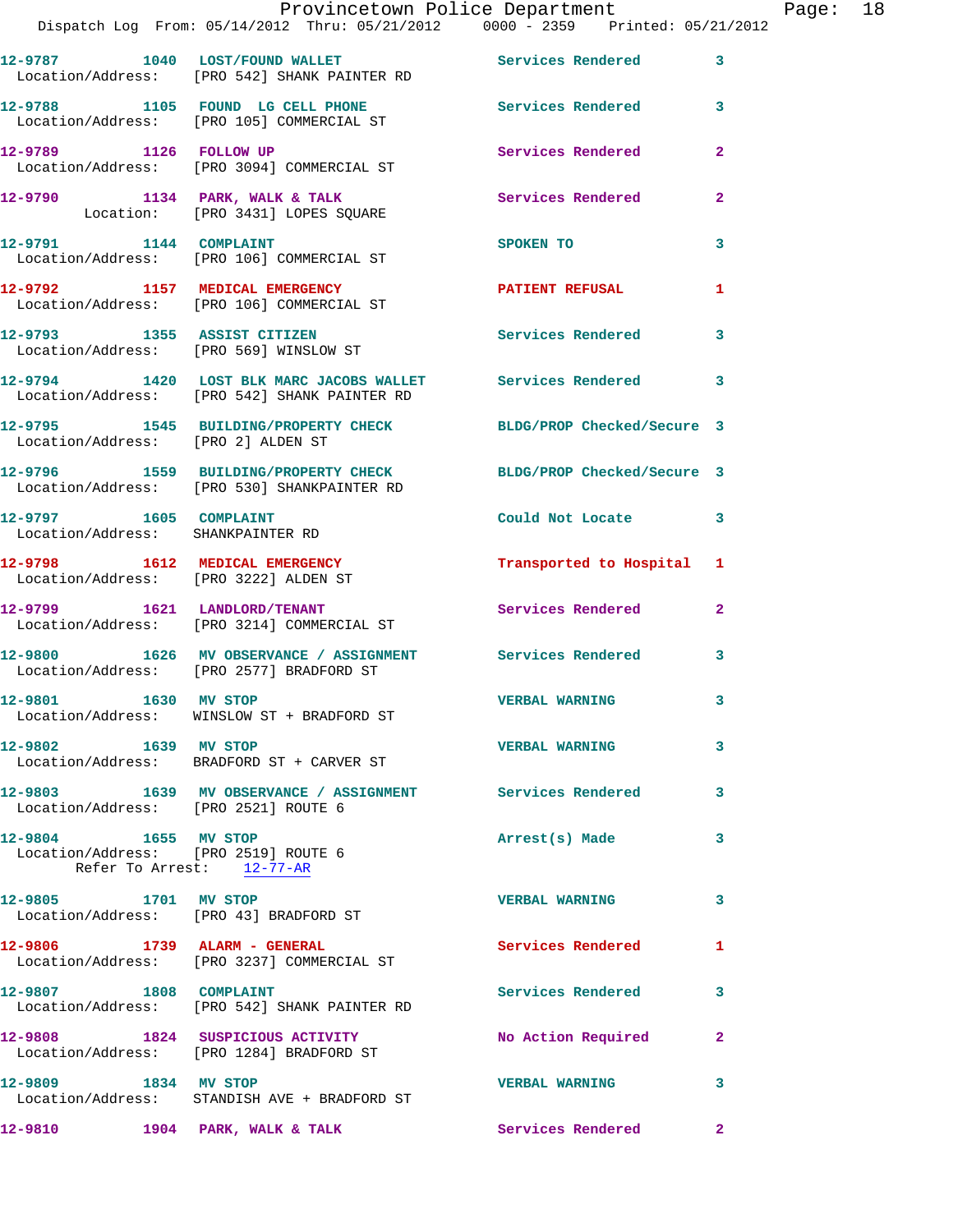|                                                                    | Provincetown Police Department<br>Dispatch Log From: 05/14/2012 Thru: 05/21/2012 0000 - 2359 Printed: 05/21/2012 |                            |   |
|--------------------------------------------------------------------|------------------------------------------------------------------------------------------------------------------|----------------------------|---|
|                                                                    | Location/Address: [PRO 175] COMMERCIAL ST                                                                        |                            |   |
|                                                                    | 12-9811 1957 BUILDING/PROPERTY CHECK BLDG/PROP Checked/Secure 3<br>Location/Address: [PRO 488] MAYFLOWER ST      |                            |   |
|                                                                    | 12-9812 2002 BUILDING/PROPERTY CHECK BLDG/PROP Checked/Secure 3<br>Location/Address: [PRO 306] COMMERCIAL ST     |                            |   |
| 12-9813 2017 MV STOP                                               | Location/Address: CARVER CT + BRADFORD ST                                                                        | <b>VERBAL WARNING</b>      | 3 |
| 12-9814 2025 ASSIST CITIZEN                                        | Location/Address: [PRO 542] SHANK PAINTER RD                                                                     | Services Rendered          | 3 |
|                                                                    | 12-9815 2035 BUILDING/PROPERTY CHECK<br>Location/Address: [PRO 175] COMMERCIAL ST                                | BLDG/PROP Checked/Secure 3 |   |
| 12-9816 2036 BAR CHECK                                             | Location/Address: [PRO 178] COMMERCIAL ST                                                                        | No Action Required         | 2 |
| Location/Address: [PRO 433] RYDER ST                               | 12-9817 2056 BUILDING/PROPERTY CHECK                                                                             | BLDG/PROP Checked/Secure 3 |   |
|                                                                    | 12-9818 2221 BUILDING/PROPERTY CHECK BLDG/PROP Checked/Secure 3<br>Location/Address: [PRO 519] RACE POINT RD     |                            |   |
| 12-9819 2231 BAR CHECK<br>Location/Address: COMMERCIAL ST          |                                                                                                                  | BLDG/PROP Checked/Secure 2 |   |
| 12-9820 2329 MV STOP                                               | Location/Address: [PRO 2539] RYDER ST                                                                            | <b>VERBAL WARNING</b>      | 3 |
|                                                                    | 12-9821 2342 BUILDING/PROPERTY CHECK BLDG/PROP Checked/Secure 3<br>Location/Address: [PRO 306] COMMERCIAL ST     |                            |   |
|                                                                    | 12-9822 2345 BUILDING/PROPERTY CHECK<br>Location/Address: [PRO 1638] COMMERCIAL ST                               | BLDG/PROP Checked/Secure 3 |   |
|                                                                    | 12-9823 2349 MV OBSERVANCE / ASSIGNMENT Services Rendered<br>Location/Address: [PRO 2577] BRADFORD ST            |                            | 3 |
| For Date: $05/21/2012$ - Monday                                    |                                                                                                                  |                            |   |
|                                                                    | 12-9824 0115 BUILDING/PROPERTY CHECK BLDG/PROP Checked/Secure 3<br>Location/Address: [PRO 3256] COMMERCIAL ST    |                            |   |
|                                                                    | Location/Address: [PRO 545] SHANK PAINTER RD                                                                     |                            |   |
| 12-9826 0319 ASSIST CITIZEN                                        | Location/Address: [PRO 999] MONTELLO ST                                                                          | Services Rendered          | 3 |
| 12-9827 0448 ALARM - GENERAL<br>Location/Address: WEST FRANKLIN ST |                                                                                                                  | Services Rendered          | 1 |
| Location/Address: [PRO 2543] MACMILLAN                             | 12-9828 0510 BUILDING/PROPERTY CHECK                                                                             | BLDG/PROP Checked/Secure 3 |   |
|                                                                    | 12-9829 0619 LOBBY TRAFFIC<br>Location/Address: [PRO 542] SHANK PAINTER RD                                       | <b>Services Rendered</b>   | 2 |
| Location/Address: [PRO 731] BRADFORD ST                            |                                                                                                                  |                            | 3 |
| Location/Address: [PRO 2521] ROUTE 6                               | 12-9831       0727   MV OBSERVANCE / ASSIGNMENT      Services Rendered                                           |                            | 3 |
| 12-9832                                                            | 0731 MEDICAL EMERGENCY                                                                                           | Transported to Hospital 1  |   |

Location/Address: [PRO 2633] HOWLAND ST

Page: 19<br>2012